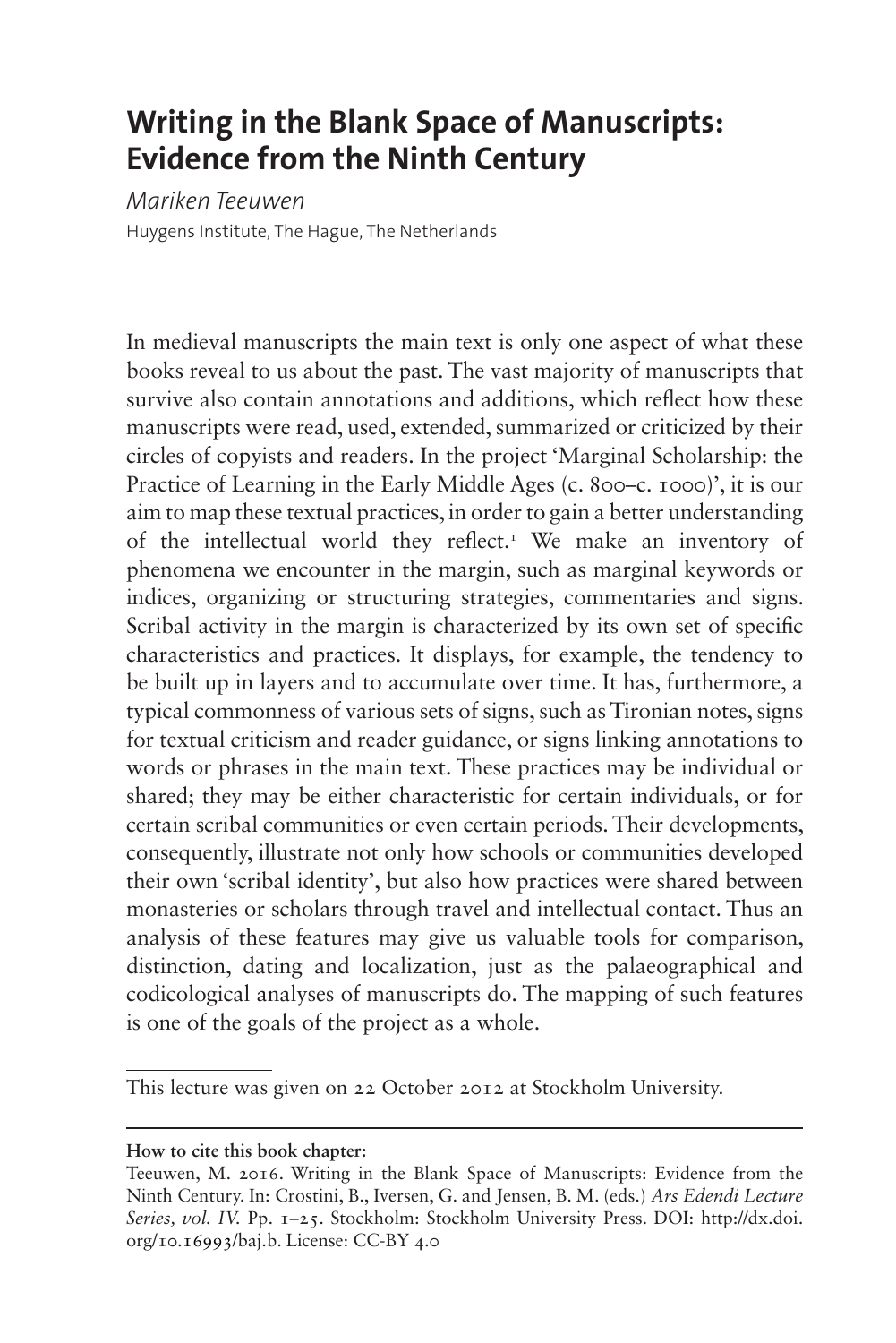Let me state this, however, in advance: the main focus of our project is *not* on the *edition* of marginal texts. This subject is problematic and, in my view, has greatly suffered under the traditional philological approach, where the text in the centre of the page was generally cast as the protagonist, and marginal text ignored. In the traditional philological approach, furthermore, it is generally assumed that the text has a stable, optimal form which can be reconstructed by the comparison of variants. Marginal texts are among those, which do not always adhere to this dogma; in many cases they are fundamentally different in nature[.2](#page-15-1) Thus, even if we do not intend to make scholarly editions of marginal texts part of our project, it seems important to discuss the matter with an audience of textual scholars, in order to establish how marginal texts *should* be treated by editors (and cataloguers) in such a way that they give access to the information they contain in the best possible way.

Before I start with observations on the phenomenon of writing in the margin in the Carolingian period, I would like to make clear that the phenomenon was not new in this period. On the contrary: in all ages and regions and from our earliest written witnesses on, we can see that the space around a text attracted new text. 'Marginalia' are inscribed on the sides of Babylonian clay tablets, and we have annotations on first century papyri[.3](#page-16-0) If we zoom in on the history of writing practices in the western European world and leaf through the invaluable *Codices Latini Antiquiores*, close to sixty manuscripts which are described in Lowe's volumes are observed to contain some form of annotation. Moreover, in about two-thirds of these cases, the annotations are contemporary or near contemporary[.4](#page-16-1)

Already in the late-antique material, these annotating practices can be observed to come in many different shapes and sizes. Often they took the form of occasional reflections on the text, such as the insertion of corrections, variant readings or the presence of lacunae. A large scale annotation with scholiae or settled commentary traditions is also found, already in Late Antiquity, and so is the insertion of extra, not necessarily related texts into marginal space.<sup>5</sup> Commentary traditions, however, could also be transmitted in separate, free-standing manuscripts, where the connection to the main text to which the commentary is linked is only present in the form of *lemmata*. [6](#page-16-3)

Carolingian scribes thus encountered the practice of annotating a text in the margin in the codices they inherited from Late Antiquity. They were not inventing a new technique when they filled the margins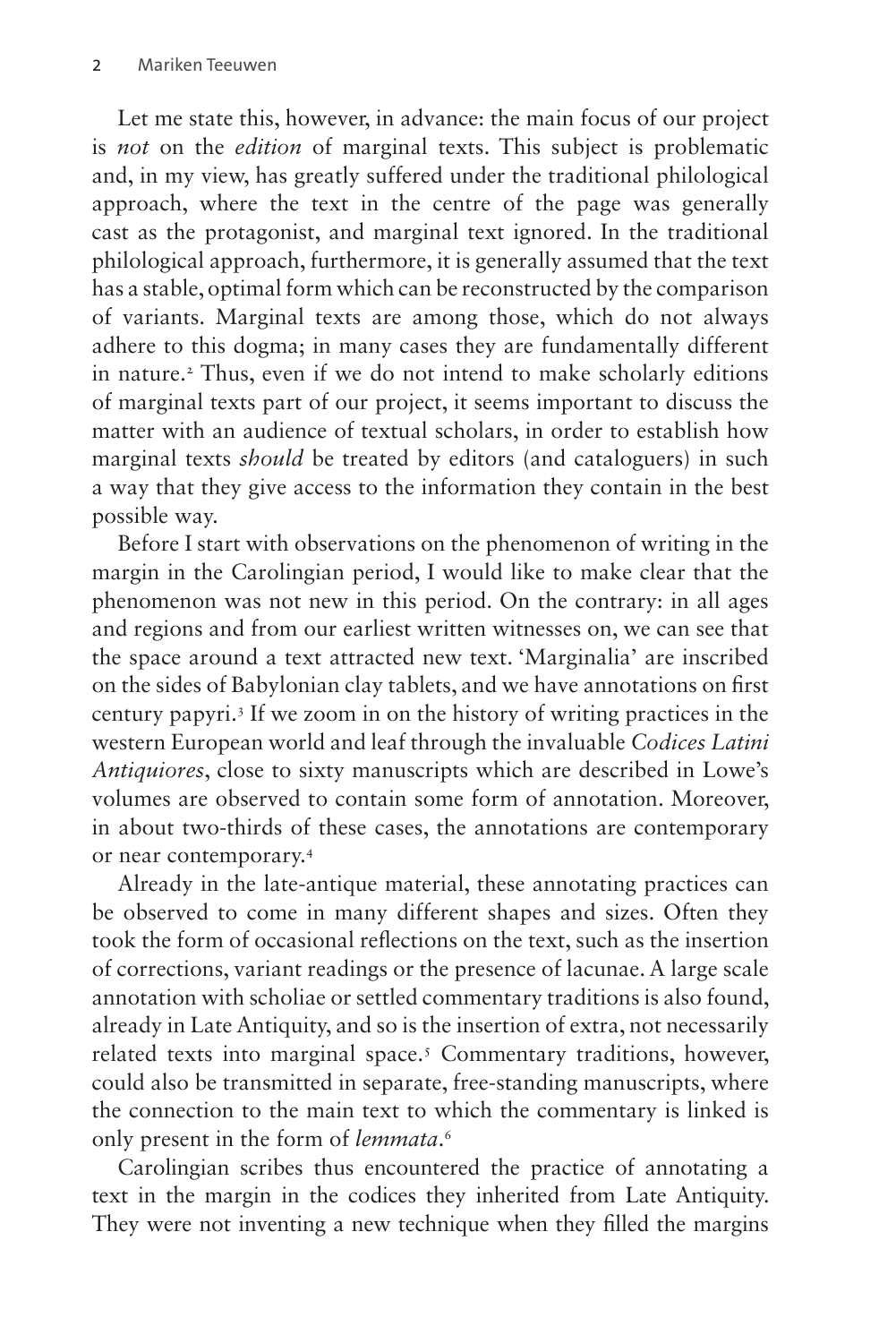and interlinear spaces of their own manuscripts. Still, it is obvious that the practice of writing in the margin underwent a significant change in the Carolingian period[.7](#page-16-4) The new approach of Carolingian culture to manuscripts, teaching and learning boosted a practice which amplified the practice of writing in the blank space of manuscripts, and which would lead up to the complex biblical *glossa ordinaria* lay-outs that we know from the twelfth and thirteenth centuries[.8](#page-16-5) The features of Caroline minuscule, and the Carolingian concern with developing a new book layout suited a practice of writing text in the margin: in this period, books were created with wide margins, extra columns, relatively wide spacing in between the lines.[9](#page-16-6) These changes in layout and script support the hypothesis that textual practices changed, and that writing annotations around a text gained in frequency and importance in the period.

A numerical comparison of the manuscript evidence from the Carolingian period and the period before is also telling, although we have to take into account a degree of uncertainty here because of the scarcity of material that survived from before the ninth century. Nevertheless, a rough guess of the percentage of manuscripts with annotations in the margins in the period before the ninth century, counting from papyri collections and the descriptions in *Codices Latini Antiquiores*, would give us a figure of less than 10%. From the ninth century onwards, on the other hand, we would guess that figure is closer to 80% or 90%. It is hard to be precise here, because a systematic evaluation of scribal activity in all Carolingian manuscripts has not been conducted, and is perhaps unfeasible considering their high number. But an inventory of manuscripts from the Bavarian region (digitized by the Bayerische Staatsbibliothek) gave us this percentage, even when the Bavarian region is not particularly known for its high-end intellectual culture in the period.<sup>[10](#page-16-7)</sup>

Indeed, this observation is confirmed by a more general survey of marginal activity in early medieval manuscripts. In a database in which we are collecting our observations on marginal activity, annotated manuscripts are the rule, and manuscripts with blank margins and empty interlinear spaces are the exception. They are found in the category of *Prachthandschriften*, manuscripts that are beautifully written, richly decorated, prepared to be given to a king, such as, for example, the Vivien Bible, made in Tours in the middle of the ninth century for Charles the Bald[.11](#page-16-8) This makes sense: no scribe would write in the margins of such a beautiful and costly book. Perhaps there are more categories to be found of 'empty books', that is, books with empty margins.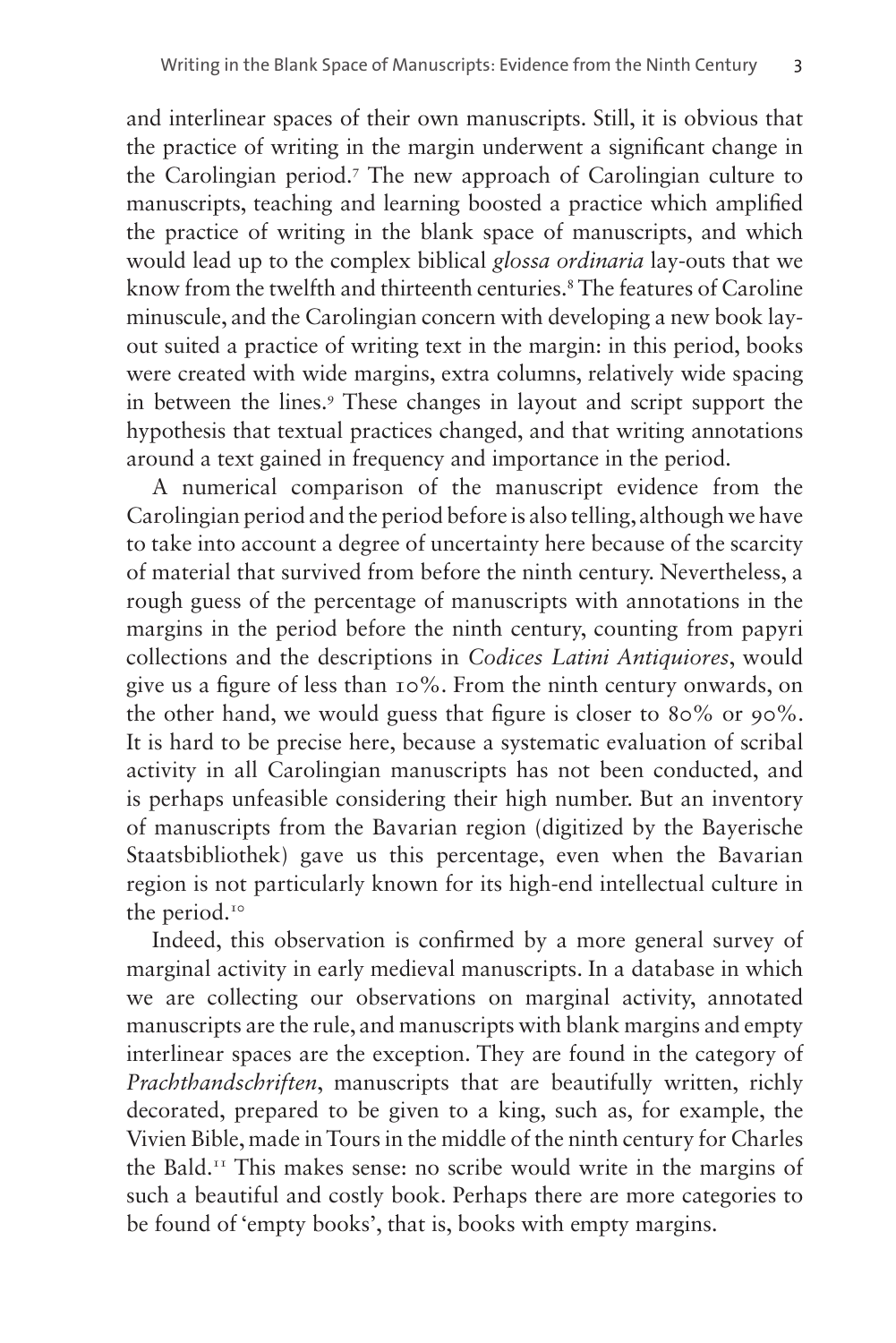The extent of annotation in non-empty books varies widely, of course. The scale goes from just a few words in the margin —sometimes not even words but simply some signs or numbers—, to a fully filled space around the main text. In order to understand and be able to describe the practices of annotating in the early middle ages, questions of quantity were among the first we asked ourselves: How many annotations make a manuscript 'densely annotated'? Are different categories of texts to be accompanied by different expectation patterns? The proverbial schoolbook, for example, is certainly more prone to acquire layers of dense annotation over time than a liturgical book, or even the work of a Church Father. In order to measure the amount of annotation, we devised a three-fold method. Given the time-span of the project and the complexity of the *mise-en-page* of commentary texts, it is just not feasible to count single annotations on pages. Instead, we chose to count the number of pages that have annotations out of the first 40 pages. Second, we count the total number of 'blank' pages (that is 'with pristine margins and interlinear spaces') in a manuscript, and third, we measure the percentage of the margin filled with writing on the most densely annotated page. Next to these data with measurements, we also store information about the kind of text that is in a manuscript (poetry, liturgy, liberal arts, etcetera), so that we are able to establish the relation between textual genres and density of annotation. Thus, we will be able to filter out the norm and the exception: a schoolbook with only a  $5\%$  filled margin on the most densely annotated page will pop up as an exceptionally empty book, whereas a copy of Augustine's *De civitate dei* with the same percentage in the same observation field will be closer to the norm.

Next to these data on the quantity of annotations, we store information about dates, places of origin, places of provenance and persons and locations involved in the history of a manuscript. We hope to be able to detect patterns here as well: who were the agents involved in writing marginal annotations, and where is the evidence for certain annotating practices stronger than elsewhere? Which specific writing practices could be linked to specific writing centres, to certain scholars or their circles, or to a certain period? Once our database will be filled with a wide-enough sample of data, we will be able to see the answers to these and similar questions.<sup>[12](#page-16-9)</sup> For the moment, however, my observations on the nature of marginal scholarship will be more haphazard and intuitive, based on examples gathered from my earlier research on Martianus Capella commentary traditions and enriched by leafing through manuscripts, digital facsimiles, articles and editions.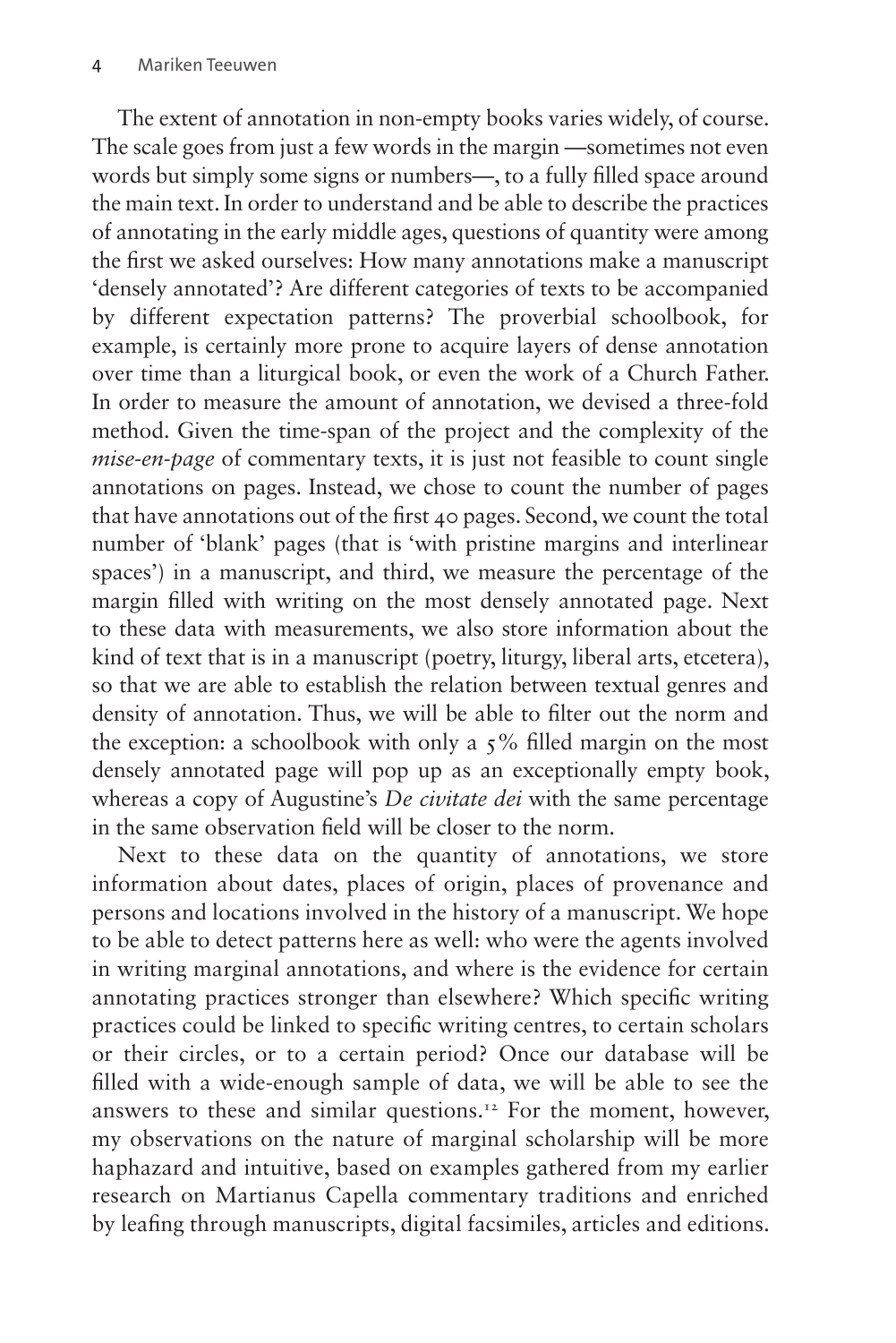#### **Purpose and function of annotated books**

In his article *Talking Back to the Text* Christopher Baswell wrote: 'medieval edges (especially codicological) are the places that make space for new and characteristic ideas, communities, and voices in the period'[.13](#page-17-0) He argues that the practice of annotating manuscripts with commentary and authoritative explanations, which were meant for the classroom, had the perhaps unwanted side-effect of creating a space for differences of opinion, for doubting the authorities and for rebellion. He illustrates this with late medieval examples in Latin and Middle English, but according to me he raises a crucial point for our approach to marginal text, which previous scholarship has failed to uncover. Yes, the margin was a space in which the authorities were given their authorial weight, by explaining them and elaborating upon their arguments. But it was also a space where multiple authorities were gathered, where their contradictions, weaknesses and errors were openly displayed, and where discussion took place. Moreover, when we assess the annotated book solely as a book meant for the classroom, we do not do full justice to the manuscript material that we have, and we do not see the whole picture of how medieval scribes, scholars and readers dealt with their texts. Outside the narrow view of the schoolbook, annotating practices also took place, for example in the shape of personal markings which redacted, summarized and reorganized texts in order to make them ready for a transport to new contexts. And even within the traditional schoolbook context, a new approach which includes these other kinds of annotating practices makes the margin much more interesting than the traditional view, in which the schoolteacher's glosses are to be categorized into prosodical glosses, lexical glosses, morphological glosses, syntactical glosses, etcetera.[14](#page-17-1) Of course, patiently educating voices of grammar teachers are *also* present in the margin, and to analyse how text is explained in the classroom is valuable research, but there is more to discover. The following examples support this claim.

#### **Collecting authorities and related material**

In Martianus Capella's *De nuptiis* the seven liberal arts are treated in a nutshell, embedded in the story of how Mercury seeks a suitable bride, and finds her in the earthly maiden Philology. With the consent of the gods, it is decided that Philology will be allowed to make a journey into heaven, being deified in the process, and that the newly-weds will receive the gift of the Seven Liberal Arts at the wedding banquet.<sup>[15](#page-17-2)</sup>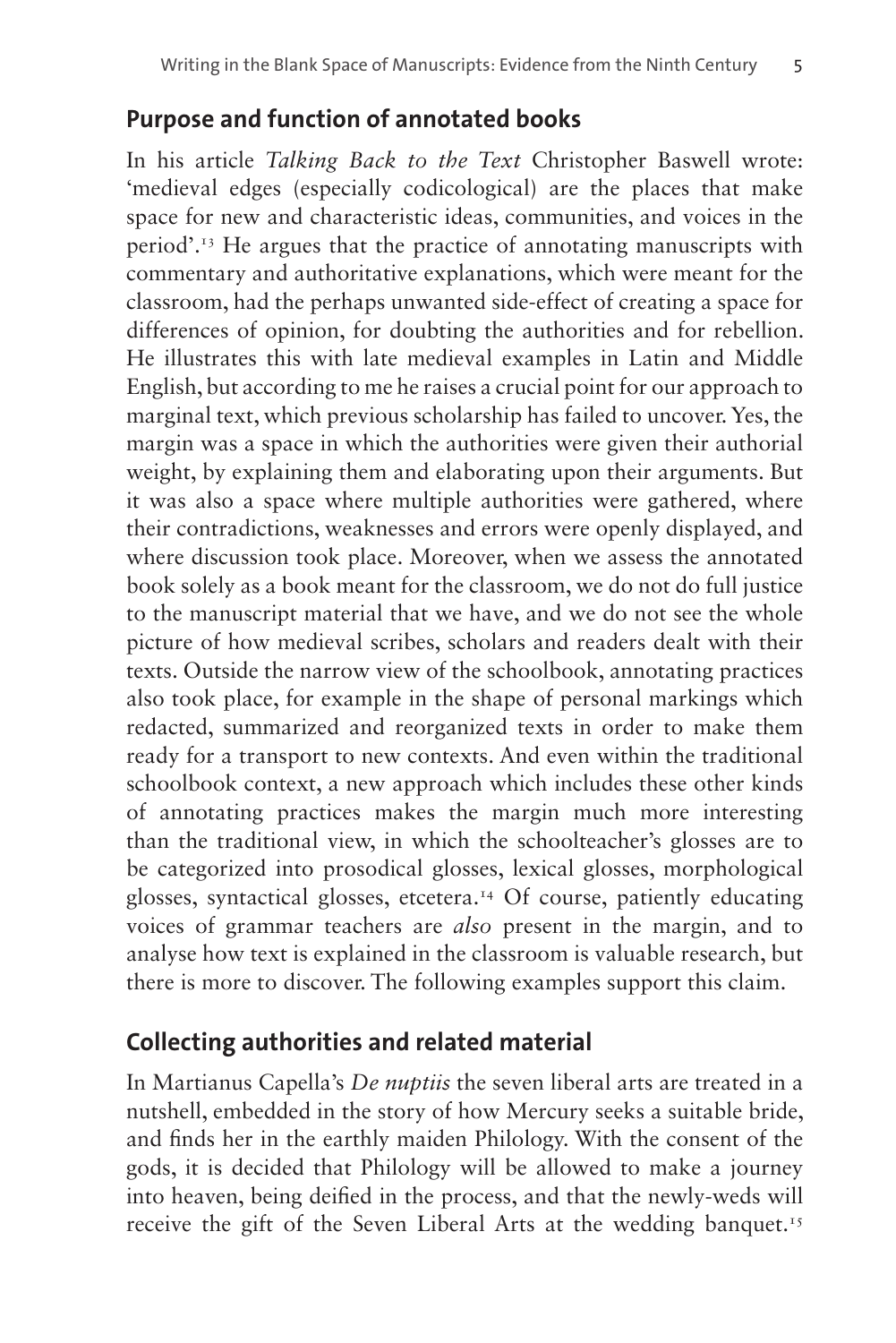Martianus is an embellisher: he likes to dress up his dreary knowledge with rich clothes, to give them mysterious epithets and to use wit and even a bit of sex in the frame story. The Carolingian scholars engaging with the text loved him for it. They ate his book like heavily honeyed porridge, spilling none of it. That at least is the impression one gets when looking at the margins of Martianus manuscripts, which tend to be filled to the brim with annotations. Let me give you an illustration of Martianus's literary world with a passage from the first book:

[174] There came also a girl of beauty and extreme modesty, the guardian and protectress of the Cyllenian's home, by name Themis or Astraea or Erigone; she carried in her hand stalks of grain and an ebony tablet engraved with this image:  $[175]$  In the middle of it was that bird of Egypt which the Egyptians call an ibis.  $[176]$  It was wearing a broad-brimmed hat, and it had a most beautiful head and mouth, which was being caressed by a pair of serpents entwined; under them was a gleaming staff, goldheaded, gray in the middle and black at the foot; under the ibis' right foot was a tortoise and a threatening scorpion, and on its left a goat. [177] The goat was driving a rooster into a contest to find out which of the birds of divination was the gentler. [178] The ibis wore on its front the name of a Memphitic month.<sup>16</sup>

The passage is an apt illustration of the abstruse, mystifying world of Martianus.<sup>[17](#page-17-4)</sup> Erigone comes in carrying an ivory image: on it, an ibis is depicted, wearing a 'sombrero' style hat, the name of a Memphitic month on its chest; snakes curling around its beak; it stands on a tortoise, a scorpion and a goat kicking a rooster into action —the meaning of all this must have been completely beyond any reader who did not have the same cultural and educational background as Martianus Capella himself. Why, then, did Carolingian scholars read this, and how did they interpret its bewildering imagery? The passage, as found in one of the oldest and fullest annotated manuscripts that has survived, Leiden, UB, VLF 48, fol. 17r, is transcribed in the digital edition which I created in collaboration with Sinead O'Sullivan, Mary Garrison, Natalia Lozovsky, Jean-Yves Guillaumin and Bruce Eastwood. It is attached to this paper in an appendix. $18$ 

As we can see there, our Carolingian readers and interpreters certainly did not give up easily: no less than 27 annotations are attached to this passage, interacting with the text at different levels: explaining, paraphrasing, widening the scope of the reader's understanding by presenting him/her material from different sources on the same subject: material that is found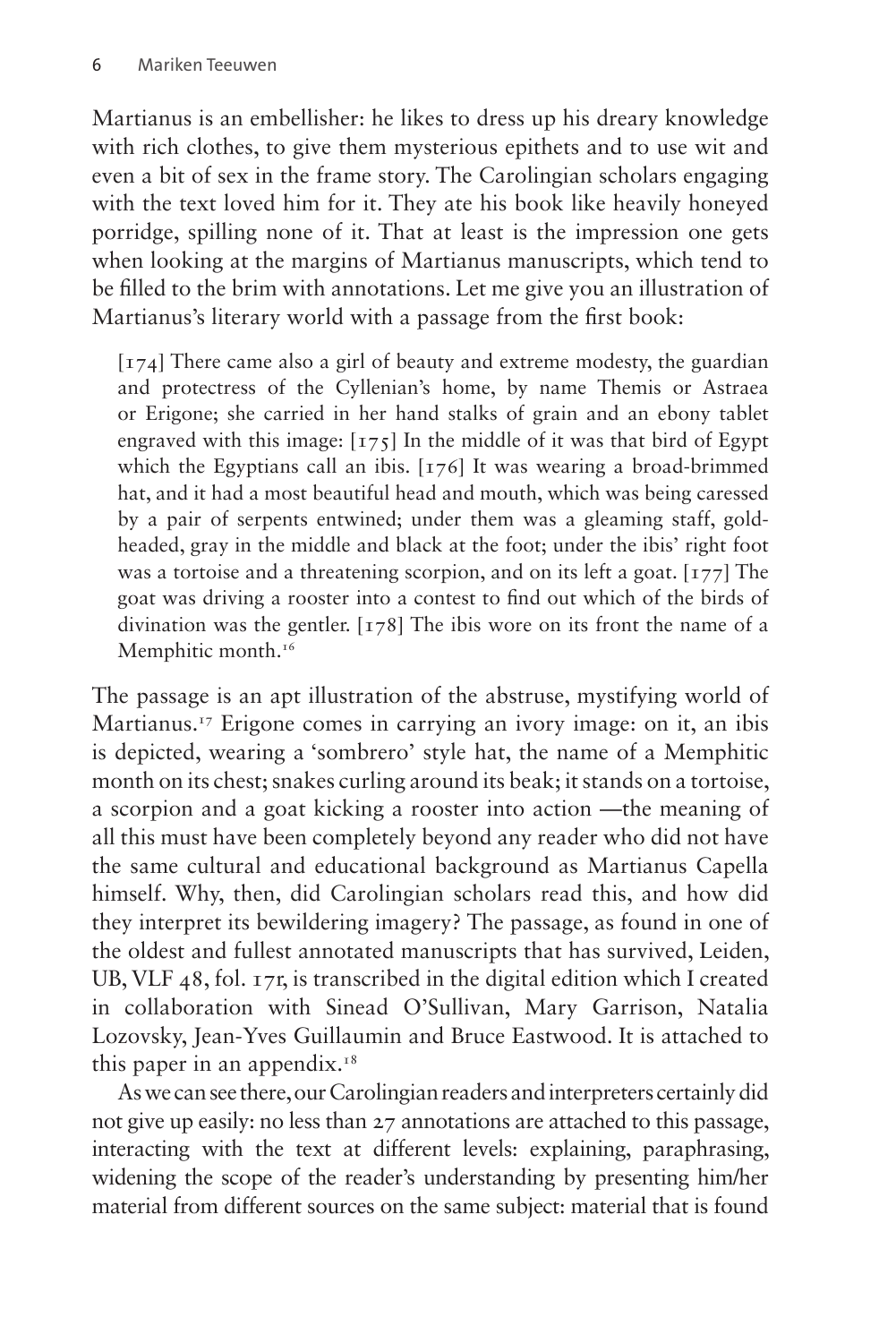in Isidore's *Etymologies*, in Hyginus' *Fabulae*, in Bede's *De temporum ratione*, and in the late antique glossary tradition.<sup>19</sup> By assembling a collection of references to other materials, the annotations create a context for Martianus' fleeting allusions to a world that was no longer part of the background of the average reader.

This method is definitely not peculiar to annotations on Martianus Capella. I have argued elsewhere that the oldest layers of commentary added to Boethius' *De institutione musica* reflect the same approach to the text as those added to Martianus.<sup>20</sup> The two traditions frequently refer to each other's central texts (especially on the subjects of arithmetic and music, because Boethius wrote two handbooks on these arts); they compare the claims of Boethius with those of Martianus and vice versa. In other words: the voices in the margins of Martianus's text connect his learning with that of Boethius, and the other way around.

The nature of Carolingian glosses added to Priscian was analyzed by Franck Cinato, and he found the same principles of creating in the margin a network of authorities in his sources.<sup>21</sup> And in the Carolingian commentary traditions on Virgil, currently under research by Silvia Ottaviano and Sinead O'Sullivan, exactly the same kind of processes are observed.[22](#page-18-3) The margin is a place suited for a *collection* of related material —a place where one can bring together all the material one has on a certain subject, be it some piece of geographical learning which can be found in Pliny, or a piece of mythological learning which could be gained from Servius' commentary to Virgil, or a piece of technical learning on the liberal arts, to be gained from Martianus or Boethius.

#### **Sorting, selecting and criticizing**

Apart from *collecting* extra material, *organizing* material is one of the most common phenomena used in the margins: very often, annotations organize the text for the reader, to make it easier to follow, to find, to remember. Examples of such organizing strategies are marginal indexing —the repeat of a key term in a passage in the margin, often in capitals—; numbers in the margin; the indication of names in the margin in a text which is a collection of material from others. The purpose of these marginalia is to help or facilitate the process of knowledge management.<sup>[23](#page-18-4)</sup> The scholarly content of the book was stored, sorted, selected, and summarized with the help of a set of shared practices, involving the visualisation of textual structure with a shared set of signs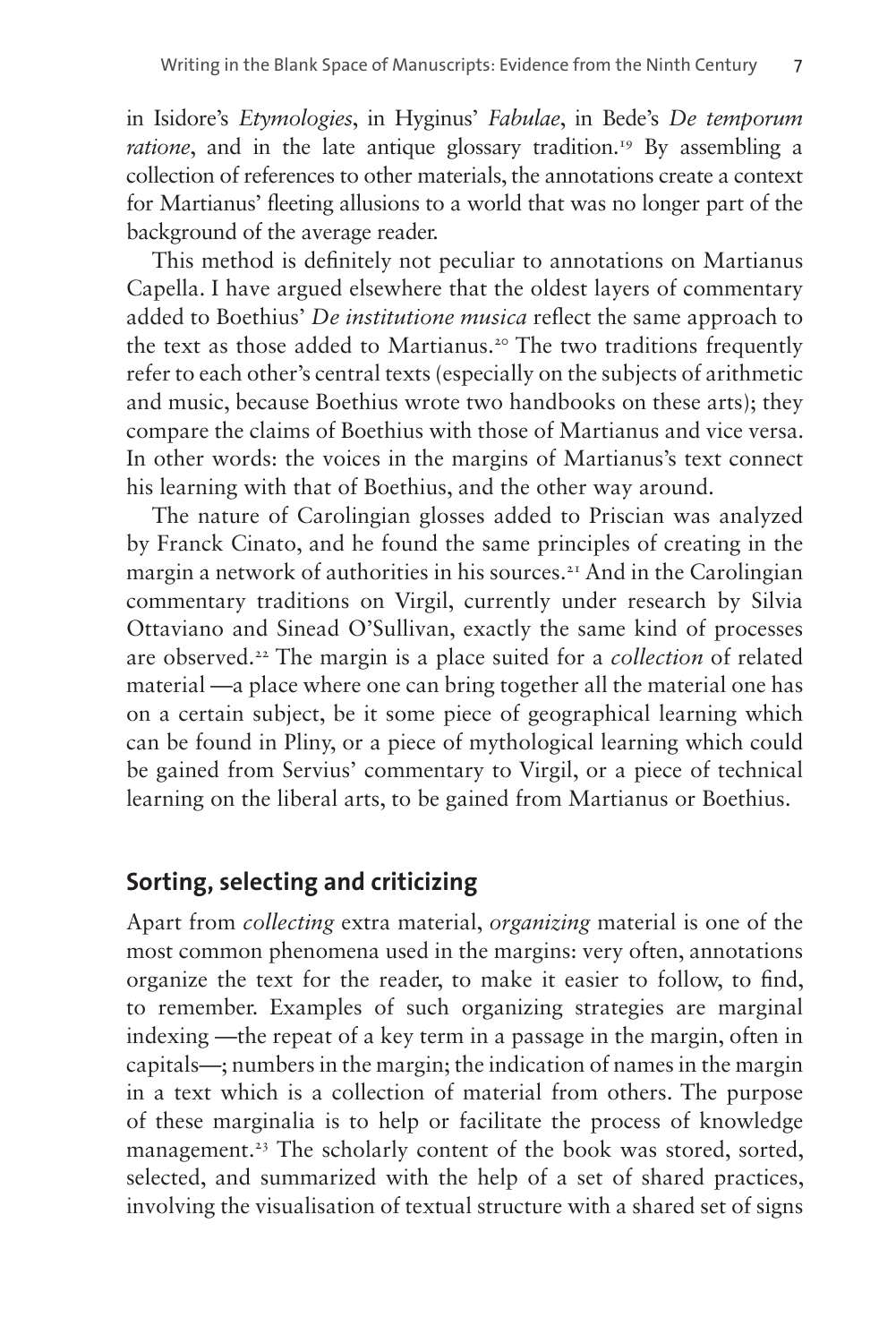and marks: nota signs, numbers, s or ss for quotes, capital letters for indexing glosses, critical signs such as asterisk and obelus.

The latter category of signs is an intriguing element of the writing practices of the time. Evina Steinová is at present preparing a study on the practice of using these signs to mark passages in the margin: dots, lines, crosses, circles, diple, obelus, asteriscus, chrisimon, achriston, fietro, theta, etcetera.<sup>24</sup> Their history can be traced back to Antiquity: in the time of the great library of Alexandria, they were used for textual criticism, to mark variants and suspicious textual passages. In the books of the Church fathers they are deployed not only for textual critique, but also for content critique, to mark passages where dogmatic differences may be detected. This already happened before the Carolingian period, and Carolingian writers in turn adopted signs, created new ones and used them according to their own new systems of meaning. When we study the late antique and medieval testimonies that reflect upon the theory of using the signs and about their meaning, it becomes clear that there is no uniformity here, but rather a range of different traditions. The practice of using the signs in medieval manuscripts, moreover, shows a similar widely varying plethora of shapes and meanings.

For example, the Greek theta is used in Antiquity to mark the fallen in the list of soldiers who entered in a battle, or in law the names of those sentenced to death, theta being short for 'thanatos', death, as is described in Isidore's *Etymologies* I.3.8, in the section on *De litteris communibus*. But an anonymous Irishman working in Milan in the second half of the ninth century (once thought to be Sedulius Scottus) uses the theta to give structure to his translation work: he compares the Greek, Hebrew and Latin versions of the Psalter, and flags in his translation passages which are superfluous in the Latin version with a theta. Here the theta means: this passage is only present in the Latin version, and it is neither present in the Greek version nor in the Hebrew one.[25](#page-18-6) Prudentius of Troyes uses it in yet a different manner: he marks the words of John the Scot with a theta in his treatise against John in the Predestination debate. With the use of the theta, he flags his unease and disagreement with John the Scot's words, against whose opinions he strongly argued in this particular, heated debate.<sup>26</sup> Thus Prudentius seems to blend practices here and give them a new layer of meaning: not only does he organize the main text, indicating to the reader where the words of John are used in the text, but he also voices his criticism, by indicating with the theta signs that these words are to be mistrusted, to be dismissed, or even: declared dead.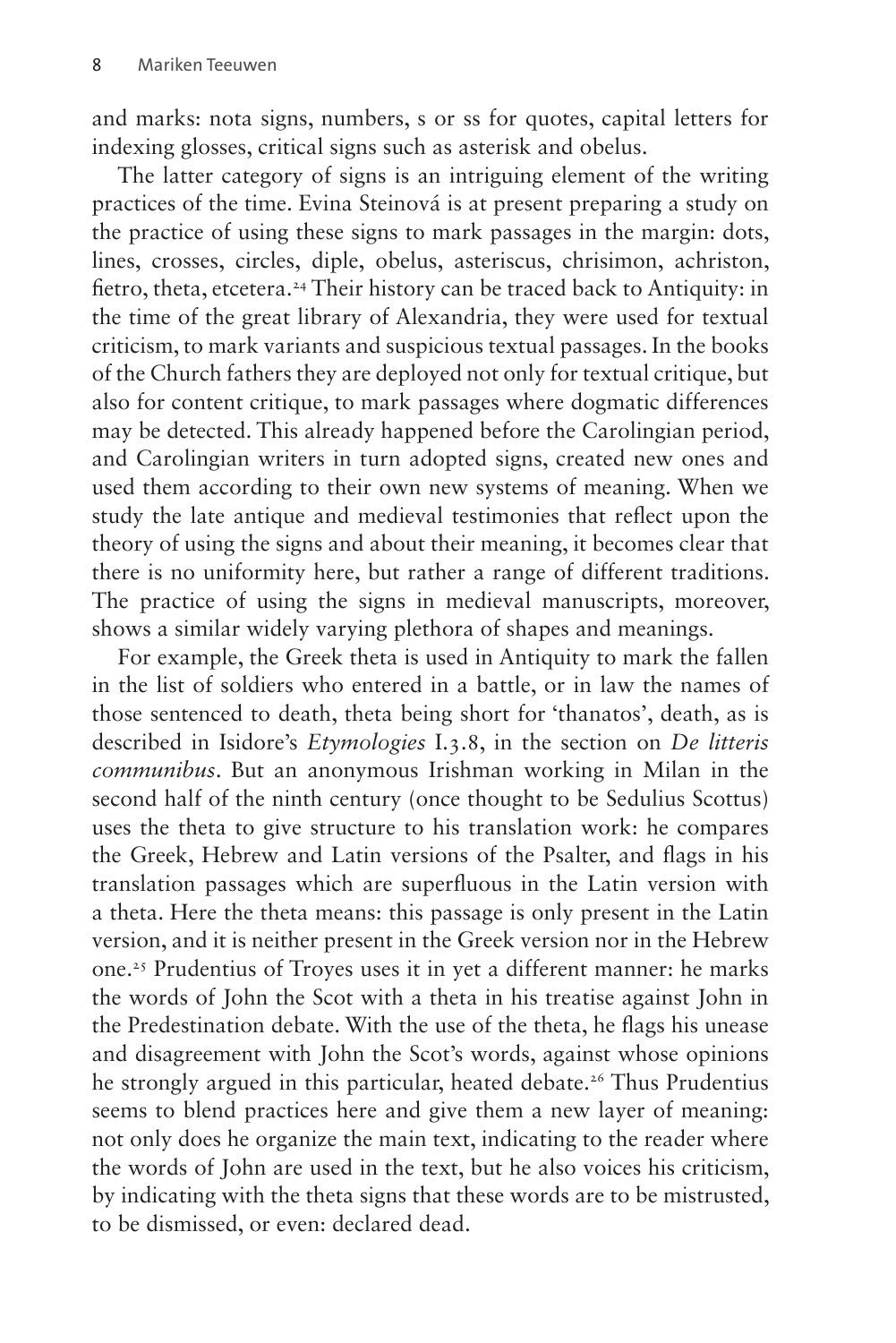### **Open criticism**

The use of signs may perhaps be interpreted as a silent way of voicing critique: passages to be treated with suspicion were flagged, but not removed or openly doubted or attacked. One could argue that these practices were meant just for insiders or the scholar in question himself and his close circle. We also have, however, more eloquent examples of 'talking back to the text'. The most famous of these is perhaps the attack on Amalarius of Metz by Florus of Lyon or people from his circle as apparent in Paris, BnF, NAL 329.[27](#page-18-8) Florus was deacon in Lyon in a troubled time, when Amalarius was appointed there by Louis the Pious as interim archbishop —to the chagrin of the monastic community, for he replaced Agobard, who was much preferred by them. Florus was also the person in charge of the scriptorium of Lyon, where he ruled the activities of his scribes in a most meticulous fashion.<sup>28</sup> In a manuscript of Amalarius' treatise on the liturgy, *the Liber officialis*, copied in Lyon at the time of Florus, the margins are filled with denigrating remarks about the main text: 'rara insania', 'exiguissimi sensus verba', 'mira vanitas', 'rabida locutio', 'stultissimum mendacium' and 'insanissima falsitas'. On several instances, the annotations directly address Amalarius in second person. The sarcastic tone is abundantly clear from an annotation responding to Amalarius' explanation of the symbolic meaning of a shaved head (namely to get rid of superfluous thoughts from the upper part of the mind): $29$ 

Si capilli superflui superfluas cogitationes significant et ideo tonderi aut radi debent, multum tibi necesse erat ut non solum caput corporis sed etiam mentem raderes unde tanta superflua prodeunt.[30](#page-19-2)

If superfluous hairs signify superfluous thoughts and therefore are to be tonsured or shaved, then it is very necessary for you that you should not only shave the head of your body, but also your brain, since so many superfluous things come from it.

The 'talking back to the text' can thus take various shapes: from bringing structure to widening the scope of a text, embedding it into a context, to the addition of other authorities, differing authorities, criticism, or even biting off each other's heads. Baswell remarks that the margin was seen as a 'safe arena', a space where 'ignored or suppressed voices or preoccupations (and the textual communities implicit behind them) ... are able to enter into conflict with it'[.31](#page-19-3) One of his examples is William of Conches, who allowed himself to speculate on the Platonic World-Soul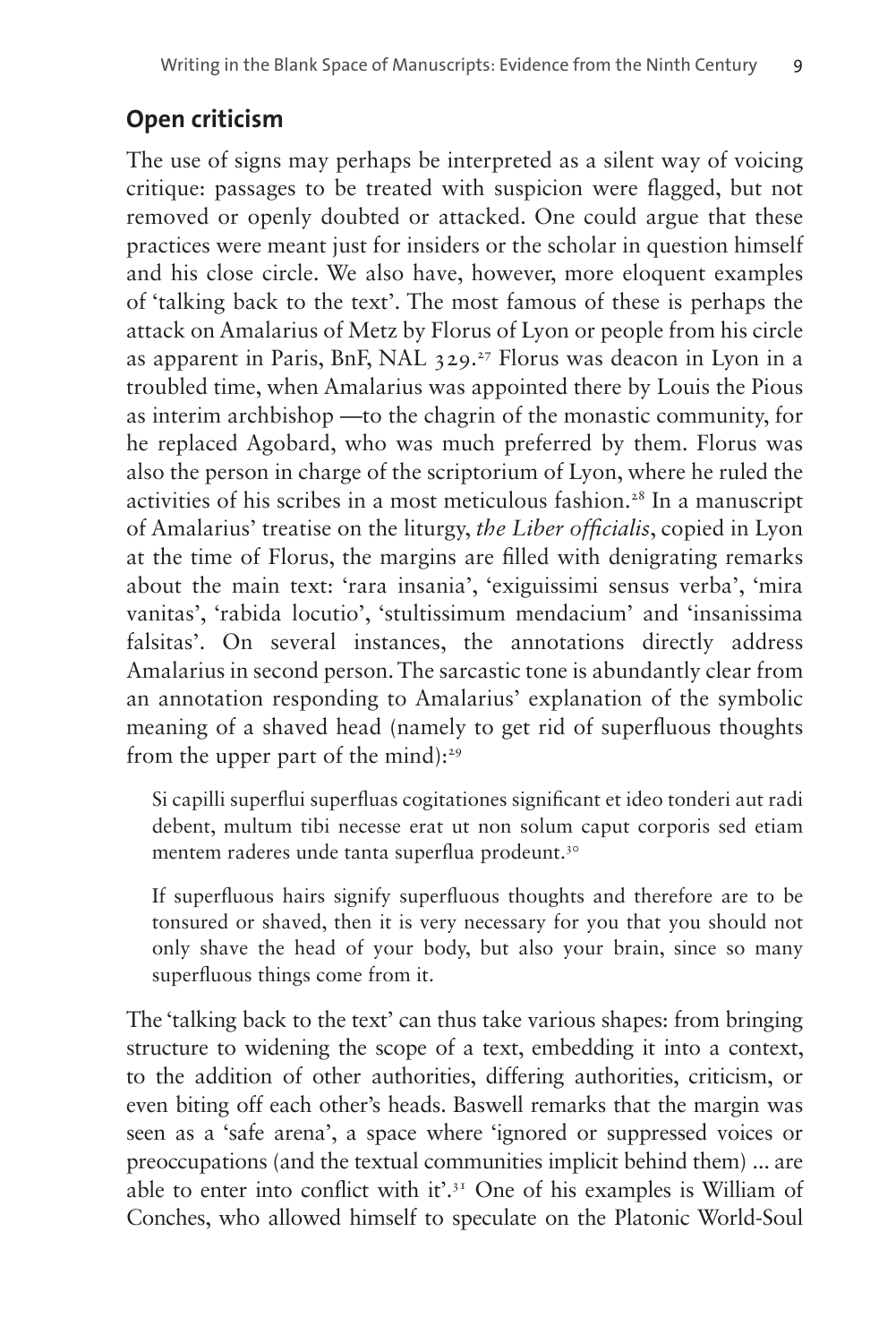as the Holy Spirit, even though this sets off alarm bells ringing in his head, screaming 'heresy'[.32](#page-19-4) Within the *Marginal Scholarship* project we are finding our own examples of these processes in the ninth century: for example, predestination being explored even after the synod that explicitly stated that this subject should be put to rest, at least for the time being.<sup>33</sup>

In this case, moreover, an 'empty' book may be a telling example of annotating practices and their importance in the ninth century: Paris, Bibliothèque de l'Arsenal, ms. 663, a copy of the *Libri Carolini*, made in Rheims in 869 or 870 and containing Theodulf of Orléans' contribution to the debate about the use of images in church. It is remarkable that this book has empty margins except for a few numbers marking sections. The debate was one of the larger debates in the Carolingian empire, in which king Charles the Bald involved the greatest minds of his intellectual circle. In the *Libri Carolini* statements must have been included to which others would have wanted to raise objections. We could speculate that the blank margins are, in this case, a statement rather than a coincidence. Perhaps these empty margins display the king's wish to end the debate with this book, even when no consensus had been reached.[34](#page-19-6)

### **Quotations and associative connections to different authorities**

So, the interaction with the text and the 'vocal' quality of it, as described by Baswell, is a phenomenon that an editor should be sensitive to, and try to take into account when preparing an edition of marginal text. The other major aspect that makes marginal texts hard to deal with from an editorial point of view, is their intertextuality: in the margins we can see how scholars were cutting up their texts into digestible pieces, 'nuggets of knowledge' so to speak, that could be comprehended and stored in the memory. For example: the margins of *De nuptiis* are full of repeats of definitions, or pointers to places where definitions occur in Martianus' text. These definitions ended up in other places: for example, the definition of 'tonus' a tone, namely a 'spatium cum legitima quantitate', a space with a legitimate quantity, is found in *De nuptiis*, quoted in the oldest commentary traditions to Boethius *De institutione musica*, and found again in the later ninth- and tenth-century music treatises by writers such as Aurelian, Regino of Prüm, or Hucbald.<sup>[35](#page-19-7)</sup> The chopping up of the text into easy to store chunks and moving those around to other places happens on a wide scale. The margins could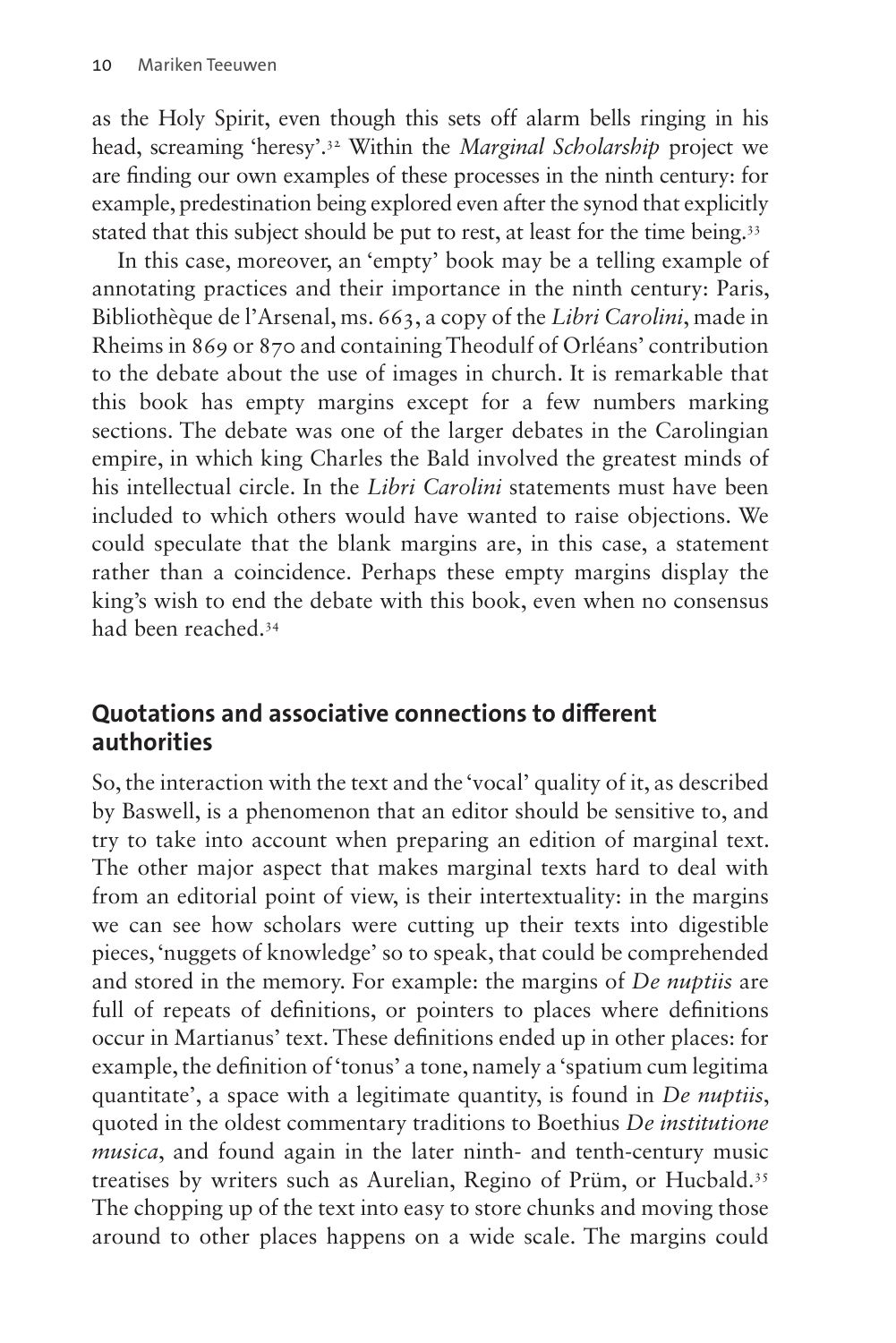be likened to a magpie's stash, containing shining items of hard-won learning from other authorities.<sup>36</sup>

The phenomenon of explicit referral to other authorities or texts is frequent, but implicit quotation is even more frequent. For example, a long annotation is added on the subject of the myth of Orpheus and Eurydice in the margins of Martianus Capella-manuscript Leiden, BPL 88, fol. 170v, written in an Irish hand which has been identified as  $I^2$ , a hand belonging to someone from the close circle of John the Scot.[37](#page-20-0)

Eyridice: id est profunda intentio. ipsa ars musica in suis profundissimis rationibus eyridice dicitur. Cuius quasi maritus orpheus dicitur hoc est OPIOC ΦONOY id est pulcra vox. qui maritus si aliqua neglegentia artis virtutem perdiderit. veluti in quendam infernum profundae disciplinae descendit. de qua iterum artis regulas iuxta quas musicae voces disponuntur reducit. sed dum voces corporeas et transitorias profundae artis intentioni comparat. fugit iterum in profunditatem dicipline ipsa intentio. quoniam in vocibus apperere non potest. ac per hoc tristis remanet orpheus vocem musicam sine ratione retinens.

Eurydice: this is profound (intellectual) effort. The art of music itself is said to be Eurydice, in its deepest principles. And as her husband Orpheus is mentioned, that is 'orios fonou' that is beautiful voice. And this husband had lost the virtue of this art through some kind of negligence, as if he descends into a certain hell of profound discipline. And out of this he brings back again the rules of the art, according to which musical voices are ordered. But when he compares corporeal and transient voices of the profound intellectual effort of his art, this intellectual effort itself flees again in the depth of discipline, for it cannot appear in (human) voices. And for that reason Orpheus remains sad, having a musical voice without reason.

Orpheus, the magical singer from ancient myth, is here interpreted with a silent reference to Fulgentius' *Mythologies*: he is the source for the etymology of 'orea phone', or 'optima vox'[.38](#page-20-1) In Fulgentius, Eurydice is explained with *profunda diiudicatio* (profound judgement), but *profunda intentio* is frequent, for example, in the oldest gloss tradition to Martianus Capella, which precedes that of John the Scot. The myth of Orpheus and Eurydice is here presented as an allegory of the difficult and perhaps even impossible path of learning: the beautiful voice (that is, the scholar with his eloquence and hard earned learning) strives to capture and keep profound understanding of the pure knowledge of the liberal arts. He even descends to Hell to recapture it after having lost it for the first time. But his strivings are in vain: he will never be able to fully understand, it is out of his reach. So the Fulgentian setting was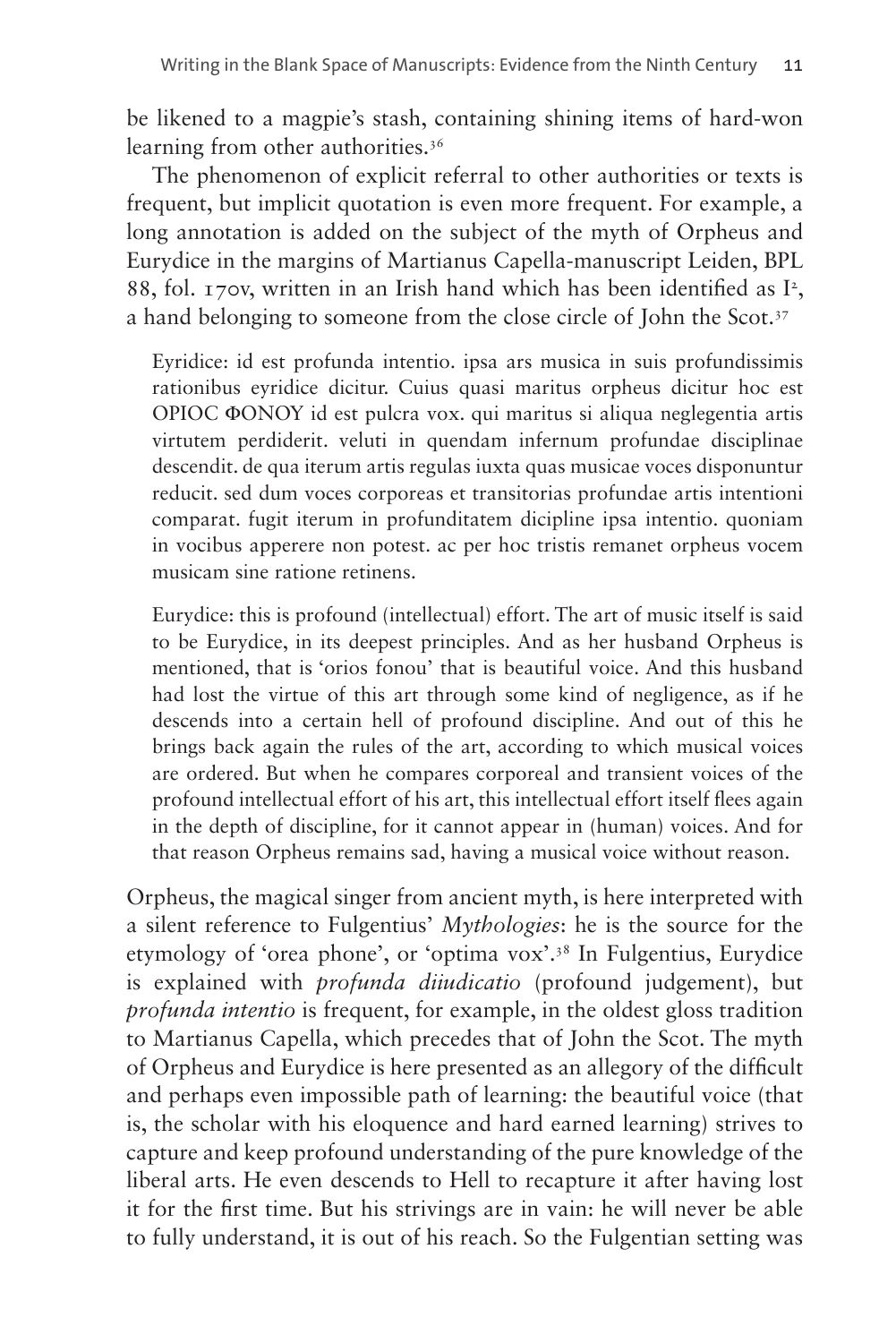taken as a starting point to go somewhere else, to a line of thinking and reasoning that is, in fact, very recognizable in other writings by John the Scot, but not part of the immediate context of the annotation.<sup>[39](#page-20-2)</sup>

One wonders how the Carolingian scholars actually went about to accomplish their work in the margin: were they using the books they had in their library? Were they relying on their memory? Were they using intermediary collections, such as glossaries or compendia? Were they using intermediate materials, such as wax tablets or scraps of parchment to organize their material before starting to work? Probably all of the above, but how, then, can we trace their working methods? In order to answer these questions, more research is needed: too few texts of the above described kind have been edited with an eye for their intertextual relationships, and their connections to other texts that were part of the web of texts deployed for reading, understanding and studying the ancient learned tradition. It will be a challenge for the future to map the relations between marginal annotations and other genres of knowledge texts, such as glossaries, encyclopaedic collections and personal notebooks, and develop a more firm grip on the shared strategies for the management of knowledge in the early Middle Ages in the process.

#### **How to make editions of marginal texts? Some observations**

Let us now return to the core business of this group: how could we or should we make editions of marginal texts? I have tried to sketch the aspects of marginal text that make them interesting research material, but also difficult from the viewpoint of the editor. As Rita Copeland observed: 'a manuscript containing marginal commentary was a personal item, specific to the teaching and interests of its owner, and unlikely to be copied in exactly the same way'.[40](#page-20-3) This results in a fluidity, an essential quality of variance with which traditional philology is not comfortable. Another essential quality of marginal text seems to be that it attracts new text: new layers of marginal text entered by contemporary or later scribes, creating a process of text accumulation rather than a static single text.

I also talked about marginal features, which are not always textual in nature —the marginal symbols that bring structure and attach new meaning or interpretational levels to a text— pointing the reader in a certain direction, cautioning him or her, or even attacking the author.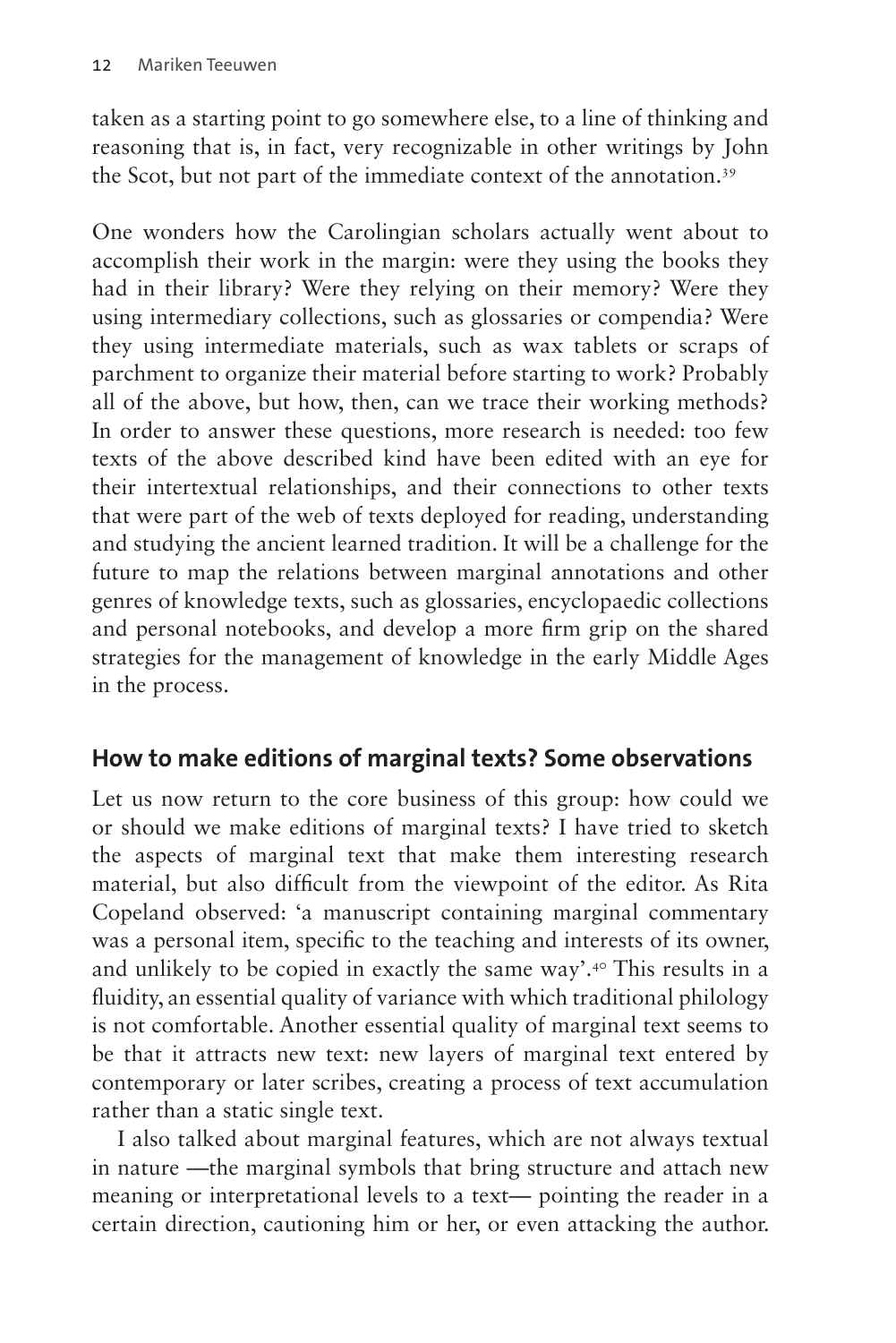An editor will perhaps be inclined to dismiss these as 'not in his job description', since they are not always 'text'. Still, they may contain important information that reveal the voices talking back to the text.

Further, I talked about marginalia as nodes in intertextual webs of texts: they use other texts, cut them up, transform them in the process, deploy them in new settings, and embed texts in new contexts. What kinds of information would an edition ideally offer to get a grip on these phenomena?

First, in order to gain an understanding of the content and meaning of marginal texts, we need to know about their 'centre', so to speak: we need to know the content and gist of the main text to which they respond. I would therefore demand from every edition of a commentary tradition that it includes enough of the main text to get an idea, and plead for an edition in which larger portions of the main text are first presented, and then the individual lemmata to which annotations are attached are listed.

Second, to get an understanding of the fluidity of the texts, it would be necessary to have (if possible) multiple manuscripts in the comparison. Only when several exemplars of an annotated text are compared to each other it becomes possible to assess which part of the commentary tradition is more fixed, belongs to the 'core' of the tradition, so to speak, and which part is unique to a particular manuscript or set of manuscripts. Only then can we distinguish individual *ad hoc* annotations from set commentary traditions —by which I mean marginal text which is transmitted as a set text that adheres (to a certain degree) to the rules of standard text transmission: a certain striving for stability and consistency. But, as I have indicated earlier, in the case of marginal text this is always a matter of a certain scale of fluidity versus stability, a gliding scale between the two extremes.

To gain an understanding of the layers of marginal text, it would be necessary to apply some kind of genetic criticism, to encode the growth or development of a particular marginal unit, a marginal set of texts so that at some point, the user can see what was added when, and possibly also where. Where in traditional scholarship editors experimented with adding a 1 and 2 to correcting hands, to mark which one wrote first, and which one second, we could perhaps find new ways to visualize these layers of change to a text in a clearer way. In a digital edition, we could perhaps design a moving map of a certain manuscript, highlighting with colours which parts came first, which later, and which in a third stage of study or use of the text. We could make them layers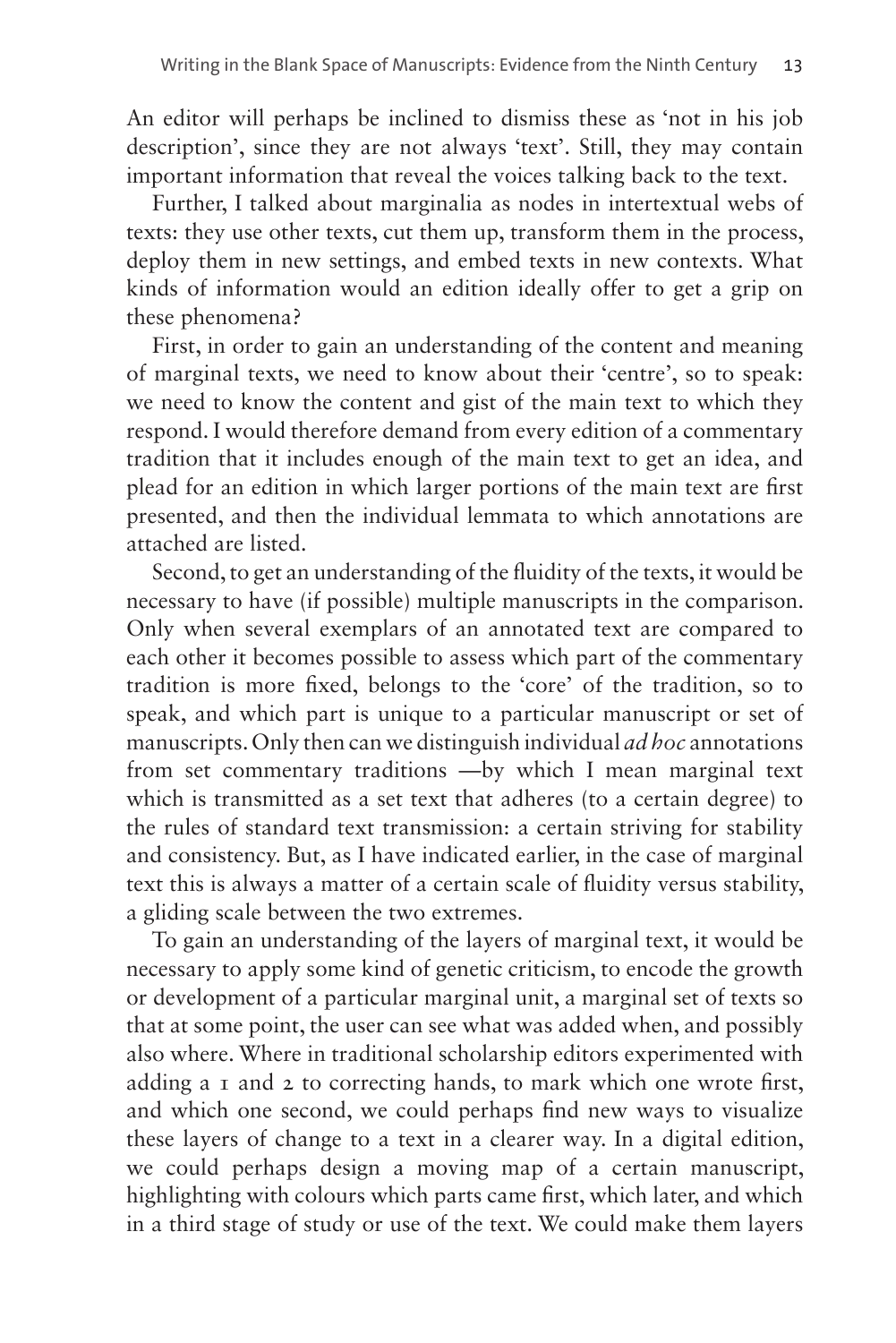on a white canvas, which can be shown to the user in the combination or order he or she chooses. If available, we could perhaps even relate those stages to certain dates or persons. However, I am well aware that the visualization of the layers of a certain marginal text is difficult to combine with my earlier point about the fluidity of texts: whereas the fluidity of texts can only be shown in relation to other copies of it, the layers are bound to be unique for each manuscript.

The encoding of the interconnectedness of marginal texts to other texts is, to my mind, the trickiest aspect. The standard way to encode this is to set up an apparatus of 'sources' in the widest sense of the word,<sup>41</sup> but a marginal text is in fact a set of texts, and each individual annotation would need its own apparatus, creating a rather confusing page when presented in the standard layout of a modern scholarly edition[.42](#page-20-5) But if we could visualize in some way how many and which other authorities marginal texts connect to the main texts, this would indeed improve our understanding of the basic set of texts available to our commentators. We could, for example, encode references to Isidore, Bede etcetera in different colours —yellow for Isidore, green for Bede so that the elements from which the Carolingian scholar assembled his commentary will be visible as a coded wall built from colourful pieces.

I am well aware that the colour coding of each building block will be problematic: even if a piece of knowledge is retraceable to Bede, it will not necessarily have been taken from Bede, but can also come from intermediary sources. Yet it may advance our understanding of marginal text greatly if we stop seeing it as a set, solid text, and start seeing it as a web of texts, each annotation connected to other texts, forming nodes in the web. We may then, in the end, be able to see patterns: the preference of certain authorities in certain literary communities, the hierarchy of authorities on certain subjects, the deliberate spread of a certain text from a certain centre to other parts of the empire.

All these wishes and requirements for the edition of commentaries are, of course, entirely impractical. How on earth would we be able to build such an edition, and how many years would it take us to complete such a task? Still, I am convinced that marginal texts force us to think outside the box when it comes to making editions. The current paper format just does not suffice; we need more layers and better means to visualize structure and movement, in order to gain a better understanding of these marginal texts. I am challenging you to think about new strategies that could, perhaps, work, even if it is for only one facet of the complexities of marginal texts.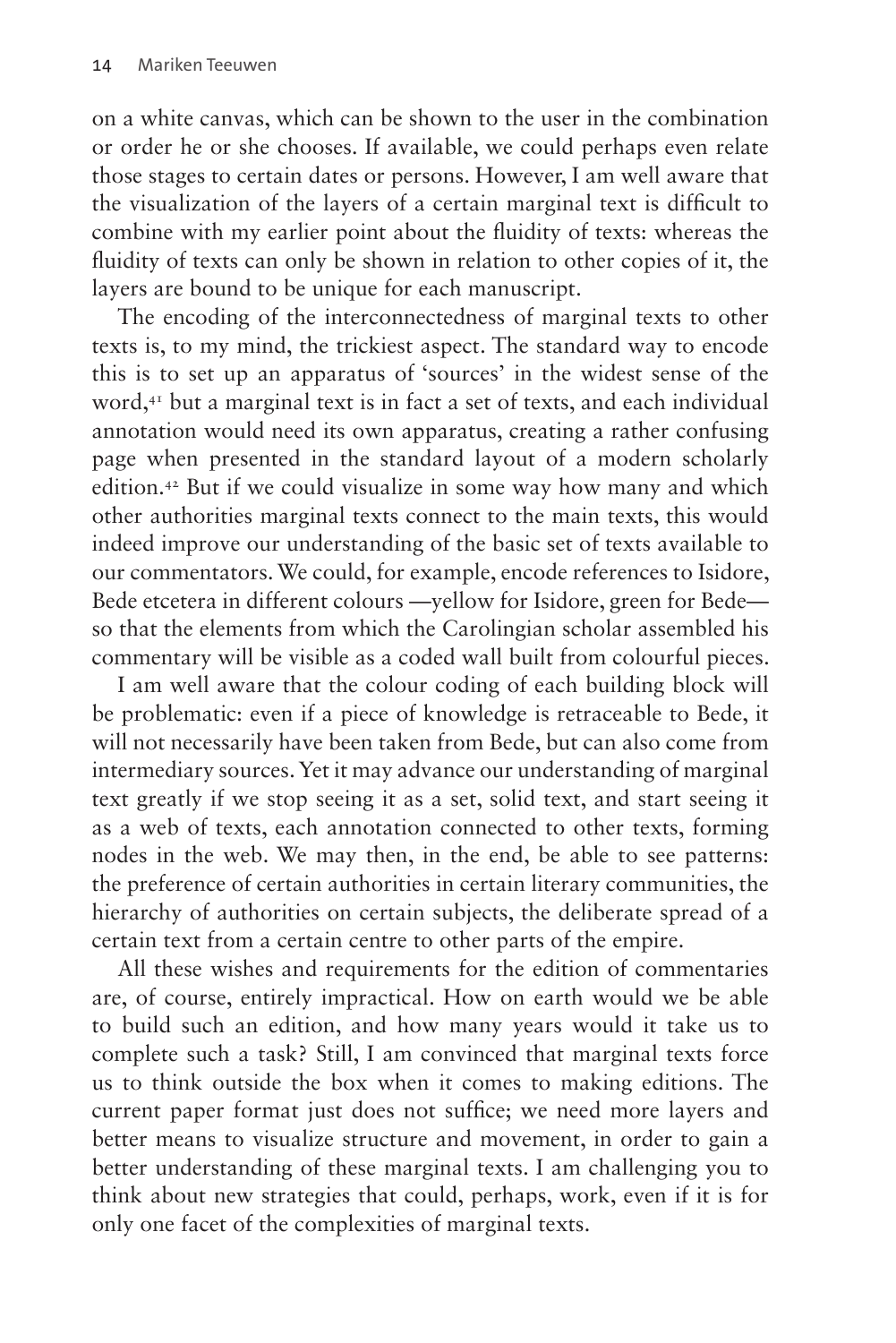# **Appendix**

Martianus Capella, De nuptiis II.174–178, as in Leiden, UB, VLF 48, fol. 17r: Diplomatic transcription (with abbreviations silently expanded) of text and annotations; the digital edition is freely accessible at [http://](http://martianus.huygens.knaw.nl) [martianus.huygens.knaw.nl](http://martianus.huygens.knaw.nl).

§174§Venit etiam quaedam decens 31

a pudicissima 32 puellarum quae praesul 33 domus. custosque cylleniae. Verum themis 34 aut

astrea 35 aut aerigonae 36 dicebatur. spicas in manu caelatumque 37 ex hebeneo pinacem 38 39

argumentis talibus afferebat. §175§erat in medio 40 avis aegyptia quae ibis memoratur

ab incolis. §176§sed cum petaso 41 vertex atque os pulcherrimum videbatur. quod quidem serpen-

tis gemini lambebat implexio 42. subter quaedam praenitens 43 virga cuius caput auratum 44

media 45 glauca 46. piceus 47 finis extabat. sed dextro 48 textudo minitansque 49 nepa 50 a

leva 51 caprea. §177§sedilofon alitem quae sit oscinum mitior 52 in certaminis temptamenta 53

pulsabat 54. §178§Ipsa vero ibis praenotatum 55 gerit 56 nomen mensis 57 cuiusdam memphytici.

31 DECENS honesta

32 PUDICISSIMA castissima

33 PRAESUL deus qui inferorum potestatem et superiorum habet quasi ostiarius

34 THEMIS obscuritas

35 ASTREA stellata

36 AERIGONAE virgo

37 CAELATUMQUE scultam

38 PINACEM tabulam

39 EX HEBENEO PINACEM haec tabula sub figura artis negotiatoriae describitur. Mercurius itaque quasi mercatorum chirrius id est dominus. Erigone autem custos domus Cilleniae ipsam artem negotiatoria signat quae habet formam et imaginem petasi quia omnis negotiator velocissime omnes terras et regiones amore pecuniae motu quasi quoddam volatile lustrat. Habet serpentes quia institorum lingua venenosa est ad fallent habet virgam quasi ipsam artem quae primo introitu quasi pulcherrima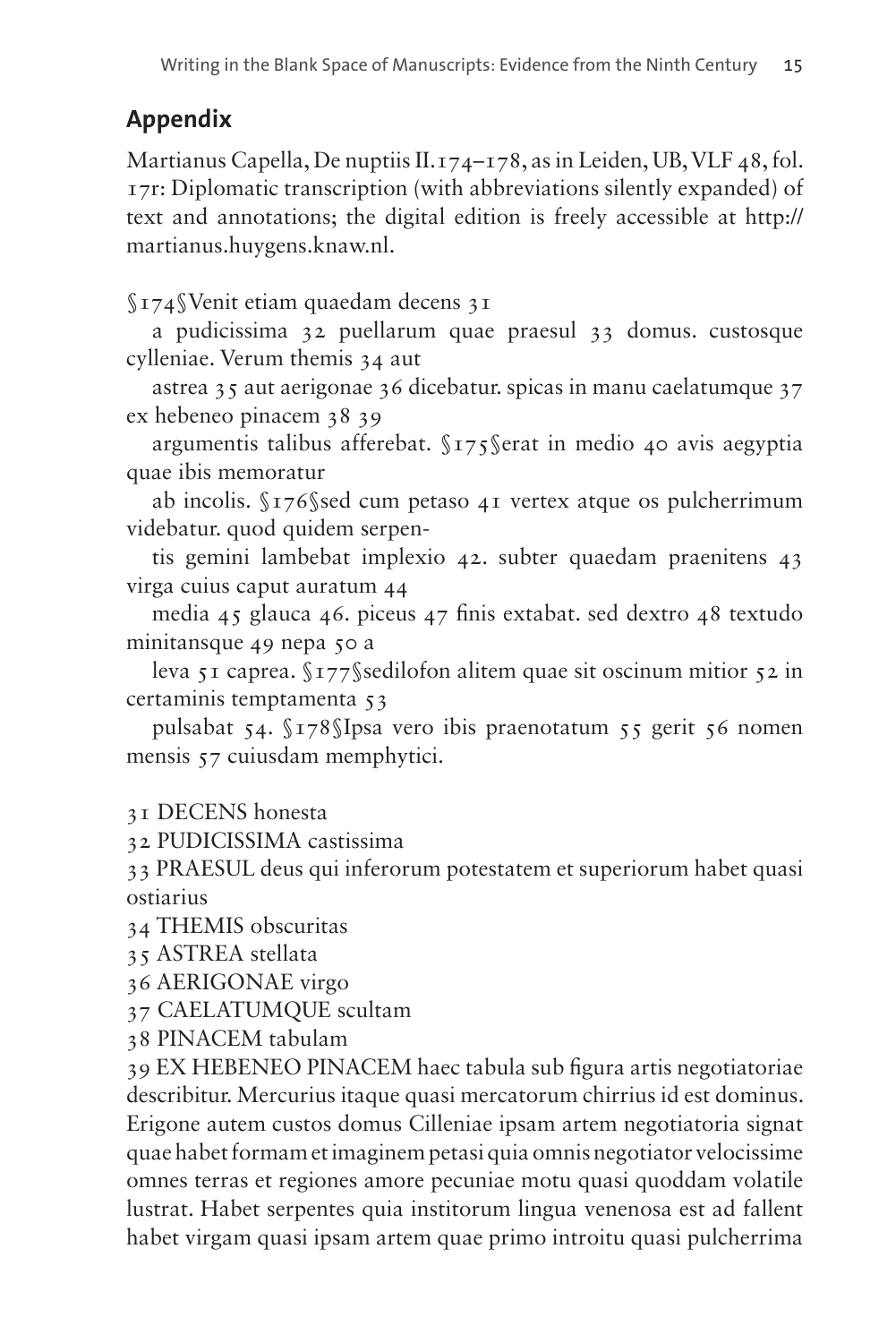videtur in processu vero vilescit quod significatur per glaucum colorem in fine ad mortem ducit. Per capream velocitas mercatorum significatur

40 IN MEDIO pinnacis

41 PETASO talaribus sumitas illius tabulae

42 LAMBEBAT implexio attingebat circumdatio

43 PRAENITENS pinnacem

44 AURATUM erat

45 MEDIA in medio

46 GLAUCA id est viridis

47 PICEUS nigerrimus

48 SED DEXTRO pinnacis indumento

49 MINITANSQUE illa virgo

50 NEPA nepa a nepais declinatur

51 LEVA ubi iste dicit quod a leva fuisset caprea dilofon dicit quod fuisset ales cum serpentibus

52 OSCINUM MITIOR quasi mitissima omnium avium ore canentium

53 TEMPTAMENTA per inpedimenta

54 PULSABAT percutiebat

55 PRAENOTATUM praescriptum

56 GERIT portat

57 NOMEN MENSIS gerpeios et signum et mensis vocatur apud Aegiptios mensis November et signum scorpios

# **Notes**

<span id="page-15-0"></span>1. This is a five-year VIDI project, sponsored by the Netherlands Organisation of Scientific Research (NWO) and housed at the Huygens Institute for the History of the Netherlands, Royal Netherlands Academy of Arts and Sciences. It runs from May 2011 to April 2016, and it involves, besides myself as principal investigator, Irene van Renswoude (PostDoc researcher) and Evina Steinova (PhD researcher). See [https://www.huygens.knaw.nl/marginal-scholarship](https://www.huygens.knaw.nl/marginal-scholarship-vidi/)[vidi/](https://www.huygens.knaw.nl/marginal-scholarship-vidi/).

<span id="page-15-1"></span>2. Other contributions in this series make the same point for different textual genres, e.g. E. Jeffreys, 'Tapestries of Quotation: The Challenges of Editing Byzantine Texts', and D. d'Avray, 'Contamination, Stemmatics and the Editing of Medieval Latin Texts', *Ars Edendi Lecture Series*, ed. by A. Bucossi and E. Kihlman, Vol. II (Stockholm: Stockholm University Press, 2012), pp. 35–61 and 63–82. J.E.G. Zetzel makes the point for commentary texts: *Marginal Scholarship and Textual Deviance: The 'Commentum Cornuti' and the Early Scholia on Persius*, Bulletin of the Institute of Classical Studies Supplement 84 (London: Institute of Classical Studies, 2005), esp. Chapter 7, pp. 144–161.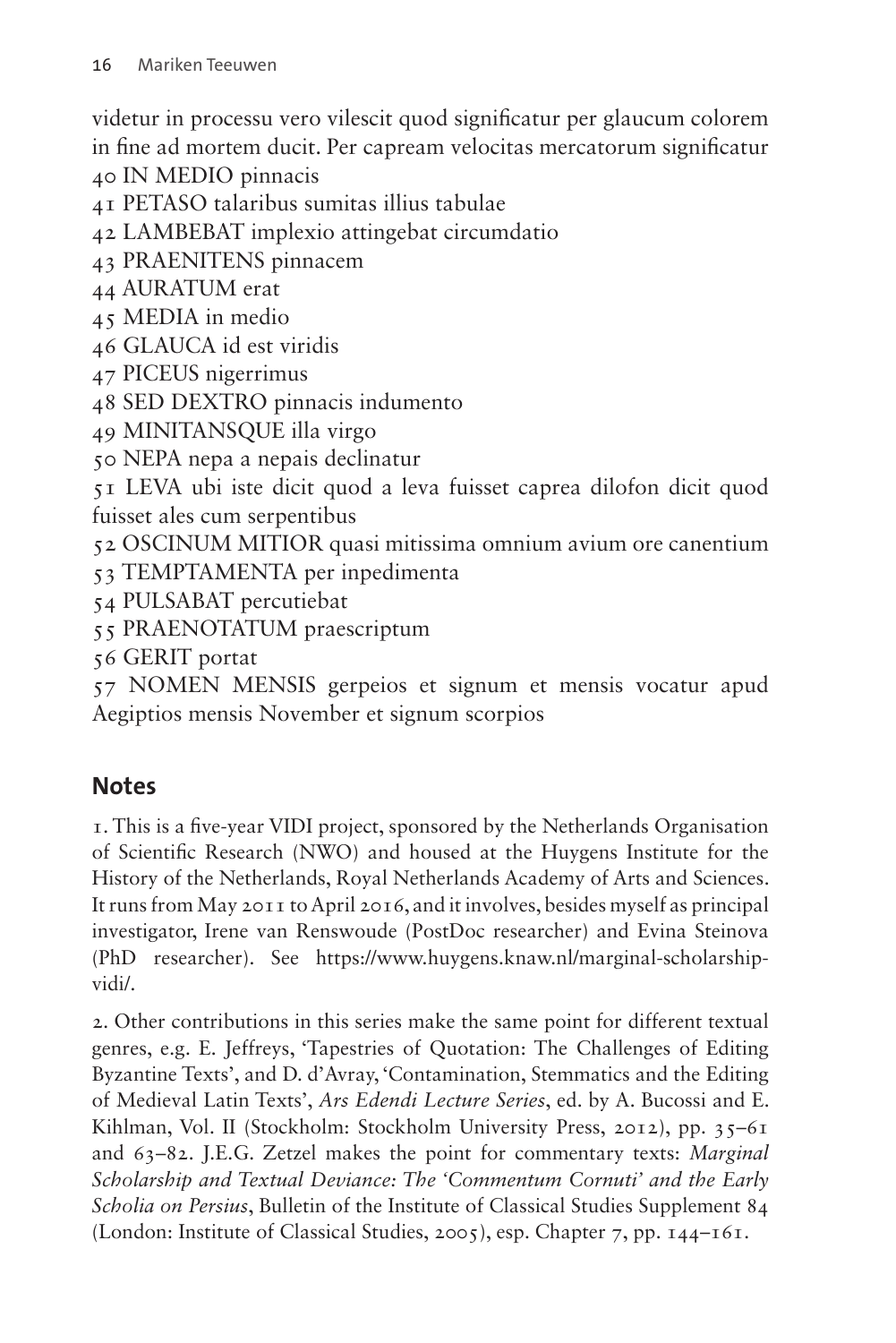<span id="page-16-0"></span>3. K. McNamee, *Annotations in Greek and Latin texts from Egypt*, American Studies in Papyrology 45 (Oakville, Conn.: American Society of Papyrologists, 2007).

<span id="page-16-1"></span>4. This information was given to me by David Ganz, who shared with me a list of annotated manuscripts in *CLA* and his observations on them; I am very grateful for his generosity.

<span id="page-16-2"></span>5. L. Holtz, 'Le rôle des commentaires d'auteurs classiques dans l'émergence d'une mise en page associant texte et commentaire (Moyen Âge occidental)', in *Le commentaire entre tradition et innovation*, ed. by Tiziano Dorandi and Marie-Odile Goulet-Cazé (Paris: Vrin, 2000), pp. 101–117; R. Copeland, 'Gloss and Commentary', in *The Oxford Handbook of Medieval Latin Literature*, ed. by Ralph Hexter and David Townsend (Oxford: Oxford University Press, 2012), pp. 171–191.

<span id="page-16-3"></span>6. Note that at least in Carolingian times, the relationship between the two forms is fluid: one can spill over into the other. Lemmatic commentary could be inserted in the margins, and marginal material could be stored in new, separate collections. Zetzel, *Marginal Scholarship*, esp. Chapter 5, pp. 86–126.

<span id="page-16-4"></span>7. J.J. Contreni, 'The Carolingian Renaissance: Education and Literary Culture', and D. Ganz, 'Book Production in the Carolingian Empire and the Spread of Caroline Minuscule', in *The New Cambridge Medieval History Vol. II: c. 700 – c. 900*, *The New Cambridge Medieval History*, *II: c.700–c.900*, ed. by [Rosamond McKitterick](http://universitypublishingonline.org/cambridge/histories/author.jsf;jsessionid=9E968723A7B403A425196A58032DEFCF?name=Rosamond+McKitterick) (Cambridge: Cambridge University Press, 2015), pp. 709–757 and 786–808.

<span id="page-16-5"></span>8. Holtz, 'Le rôle des commentaires', pp. 111–116.

<span id="page-16-6"></span>9. Ganz, 'Book Production', 789–805; R. McKitterick, 'Glossaries and Other Innovations in Carolingian Book Production', in *Turning Over a New Leaf: Change and Development in the Medieval Book*, ed. by E. Kwakkel *et al.* (Leiden: Leiden University Press, 2012), pp. 21–76 (esp. pp. 21–31).

<span id="page-16-7"></span>10. Evina Steinová researched a set of about 150 manuscripts primarily from Freising and Regensburg which were produced from the second half of the eighth century to the late ninth century. A very high percentage of them contained some form of annotation.

<span id="page-16-8"></span>11. Paris, BnF, Lat. 1, available on the Gallica-website of the Bibliothèque Nationale de France: <http://gallica.bnf.fr/ark:/12148/btv1b8455903b>[last consulted November 2014].

<span id="page-16-9"></span>12. At this point (November 2014), the database contains about 350 files with descriptions of ninth- and tenth-century codicological units. The database is freely accessible online: <http://marginalia.huygens.knaw.nl/view/codices> [last consulted 28 Nov. 2014], but is emphatically a work in progress. It still contains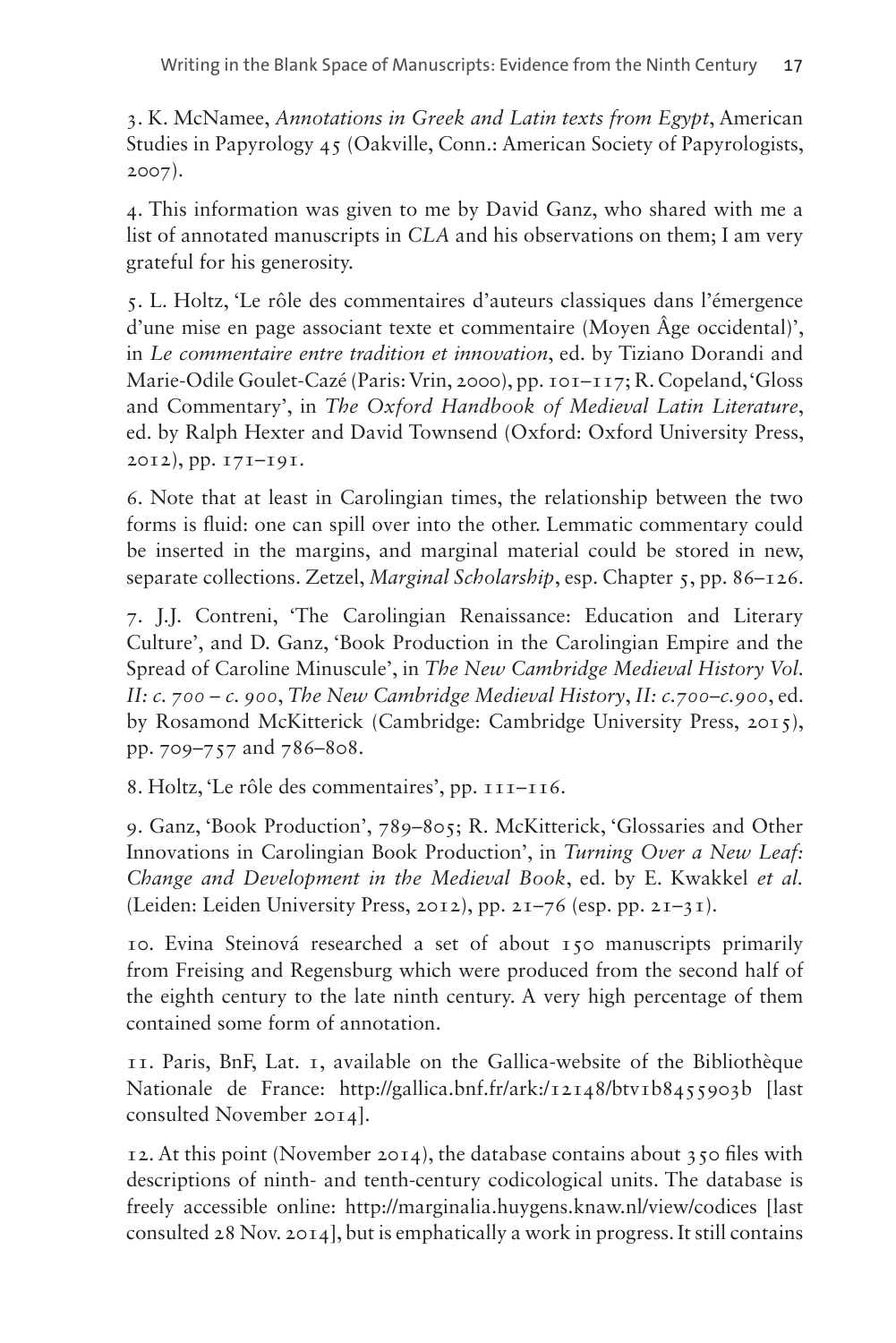many inconsistencies and errors. The data that we collected in the database so far are: a good sample of Carolingian manuscripts from the Leiden University Library collection, manuscripts made in eighth-century Lorsch (accessible via the Bibliotheca Laureshamensis website), a sample of manuscripts from ninthcentury Corbie [described in D. Ganz, *Corbie in the Carolingian Renaissance* (Sigmaringen: Thorbecke Verlag, 1990), and accessible (partly) via the Gallica website] and a large sample of manuscripts from the Bavarian region (accessible, mostly, via the website of the Bayerische Staatsbibliothek in München). We wish to collect more observations on manuscripts from Reims, Auxerre and Fleury, and on manuscripts which are connected to certain scholars, such as Lupus of Ferrières, Heiric of Auxerres and John Scottus Eriugena.

<span id="page-17-0"></span>13. C. Baswell, 'Talking Back to the Text: Marginal Voices in Medieval Secular Literature', in *The Uses of Manuscripts in Literary Studies. Essays in Memory of Judson Boyce Allen*, ed. by Charlotte C. Morse, Penelope R. Doob and Marjorie C. Woods, Studies in Medieval Culture 31 (Michigan: Michigan University Press, 1992), pp. 121–160 (p. 121).

<span id="page-17-1"></span>14. Gernot Wieland showed a very convincing case of a book glossed for the purpose of treatment in the classroom: *The Latin Glosses on Arator and Prudentius in Cambridge University Library Ms. Gg. 5. 35*, Studies and Texts 61 (Toronto: Pontifical Institute of Mediaeval Studies, 1983), but in the wake of his study every annotated book tended to be interpreted in the same manner. A good attempt to give the schoolbook model more complexity and depth is found in A. Tura, 'Essai sur les marginalia en tant que pratique et documents', in *Scientia in margine. Études sur les marginalia dans les manuscrits scientifiques du Moyen Âge à la Renaissance*, ed. by Danielle Jacquart and Charles Burnett (Genève: Droz, 2005), pp. 261–387.

<span id="page-17-2"></span>15. On Martianus, see W.H. Stahl and R. Johnson, *Martianus Capella and the Seven Liberal Arts*, 2 vols (New York: Columbia University Press, 1971, repr. 1977); S. Grebe, *Martianus Capella 'De nuptiis Philologiae et Mercurii'. Darstellungen der sieben Freien Künste und ihrer Beziehungen zueinander*, Beiträge zur Altertumskunde 119 (Stuttgart, Leipzig: Teubner, 1999); I. Ramelli, *Marziano Capella, Le nozze di Filologia e Mercurio* (Milan: Bompiani, 2001).

<span id="page-17-3"></span>16. Ed. J. Willis, *Martianus Capella* (Leipzig: Teubner, 1983), pp. 50–51; transl. Stahl & Johnson, *Martianus Capella*, Vol. 2, pp. 56–57.

<span id="page-17-4"></span>17. I owe this example to a paper given by Padraíc Moran at the International Medieval Congress at Kalamazoo in May 2009.

<span id="page-17-5"></span>18. The digital edition is online at <http://martianus.huygens.knaw.nl/path>[last consulted 28 Nov. 2014]; for a critical edition of the annotations to books I and II of *De nuptiis* comparing twenty manuscripts, we now also have Sinéad O'Sullivan's edition: *Glossae Aevi Carolini in libros I–II Martiani Capellae*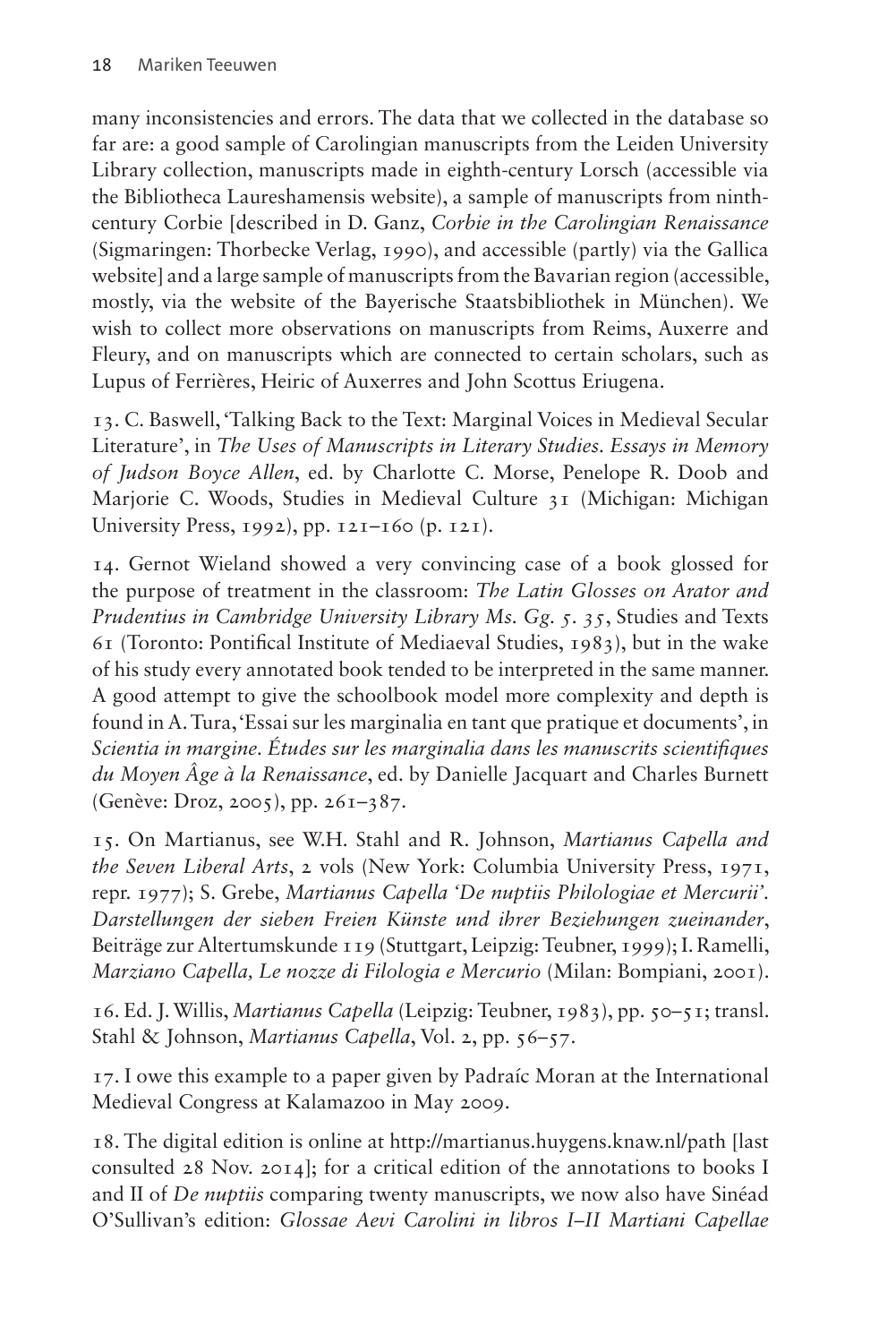*de nuptiis Philologiae et Mercurii*, Corpus Christianorum Continuatio Mediaevalis 237 (Turnhout: Brepols, 2010).

<span id="page-18-0"></span>19. O'Sullivan, *Glossae Carolini Aevi*, pp. 396–400.

<span id="page-18-1"></span>20. M. Teeuwen, *Harmony and the Music of the Spheres. The Ars Musica in Ninth-Century Commentaries on Martianus Capella*, Mittellateinische Studien und Texte 30 (Leiden, Boston, Köln: Brill, 2002), pp. 162–183.

<span id="page-18-2"></span>21. F. Cinato, 'Les gloses carolingiennes à l'*Ars Prisciani*: méthode d'analyse', in *Priscien. Transmission et refondation de la grammaire de l'Antiquité aux Modernes*, ed. by Marc Baratin, Bernard Colombat, and Louis Holtz, Studia Artistarum 21 (Turnhout: Brepols, 2009), pp. 429–444.

<span id="page-18-3"></span>22. S. Ottaviano, 'Il Reg. Lat. 1669: un'edizione di Virgilio d'età carolingia', *Miscellanea Bibliothecae Apostolicae Vaticanae*, 16 (2009), 259–324 (esp. pp. 266–267; 293–296); S. Ottaviano, 'Scholia non Serviana nei manoscritti carolingi di Virgilio: prime notizie degli scavi', *Exemplaria Classica*, 17 (2013), 223–246 (esp. pp. 237–242).

<span id="page-18-4"></span>23. Even though Ann Blair's book, *Too Much to Know: Managing Scholarly Information before the Modern Age* (New Haven, London: Yale University Press, 2010), focuses on a different period of history, her general ideas about information management are very apt here.

<span id="page-18-5"></span>24. Evina Steinová, *Notam superponere studui: The Use of Technical Signs in the Early Middle Ages*, available online via the portal Narcis: [http://www.](http://www.narcis.nl/search/Language/NL/coll/publication/uquery/) [narcis.nl/search/Language/NL/coll/publication/uquery/](http://www.narcis.nl/search/Language/NL/coll/publication/uquery/). For a first sketch, see Evina Steinová, '*Psalmos, notas, cantus*: the Meanings of *Nota* in the Carolingian Period', *Speculum*, 90:2 (2015), 424–457.

<span id="page-18-6"></span>25. Example taken from Evina Steinová's work: Münich, Bayerische Staatsbibliothek, Clm 343, p. 6.

<span id="page-18-7"></span>26. This example is treated in I. van Renswoude and E. Steinová, 'The Annotated Gottschalk: Symbolic Annotation and Control of Heterodoxy in the Carolingian Age', in *La controverse carolingienne sur la prédestination. Histoire, texte, manuscrits*, ed. by P. Chambert-Protat, J. Delmulle, W. Pezé and J. C. Thompson, Collection des Études Augustiniennes (Paris, forthcoming).

<span id="page-18-8"></span>27. This case has been studied by Hanssens, Wilmart, Zechiel Eckes and Van Renswoude: J.-M. Hanssens, ed., *Amalarii episcopi opera liturgica omnia*, Vol. 2, *Liber officialis* (Città del Vaticano: Biblioteca Apostolica Vaticana, 1949); A. Wilmart, 'Un lecteur ennemi d'Amalaire', *Revue Bénédictine*, 36 (1924), 317–329; K. Zechiel-Eckes, *Florus von Lyon als Kirchenpolitiker und Publizist. Studien zur Persönlichkeit eines karolingischen "Intellektuellen" am Beispiel der Auseinandersetzung mit Amalarius (835–838) und des Prädestinationsstreits (851–855)*, Quellen und Forschungen zum Recht im Mittelalter, 8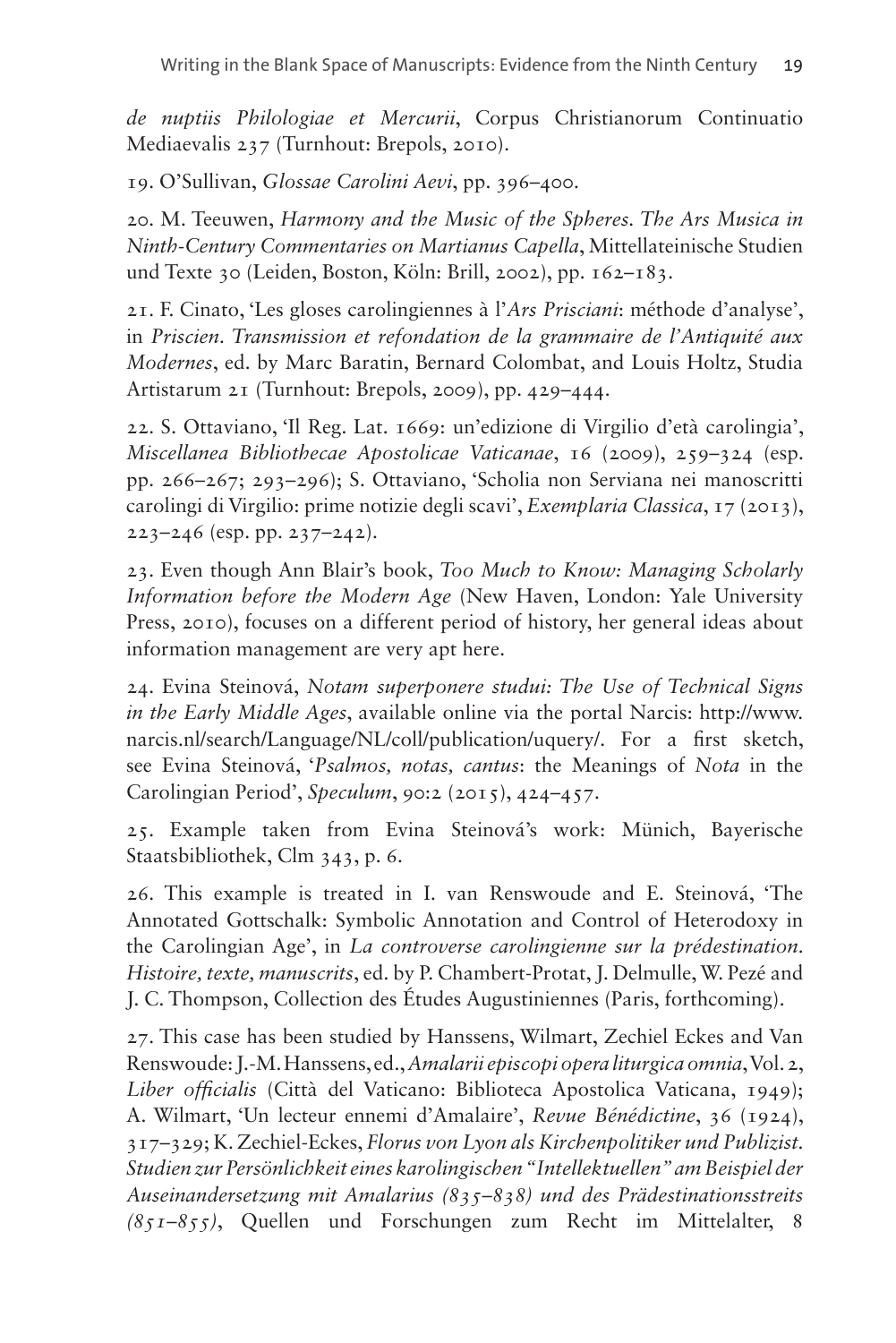(Stuttgart: Thorbecke Verlag, 1999), pp. 72–76; I. van Renswoude, 'The Art of Disputation: Dialogue, Dialectic and Debate in Late Antiquity and the Early Medieval West', forthcoming in a special issue of *Early Medieval Europe: Cultures of Dialogue and Debate in Late Antiquity and the Early Medieval West*, ed. by M. B. de Jong and I. van Renswoude (winter issue 2016). A digital facsimile of the manuscript is online available on the Gallica website: [http://](http://gallica.bnf.fr/ark:/12148/btv1b10315686s) [gallica.bnf.fr/ark:/12148/btv1b10315686s](http://gallica.bnf.fr/ark:/12148/btv1b10315686s) [last visited 28 Nov. 2014].

<span id="page-19-0"></span>28. C. Charlier, 'Les manuscrits personnels de Florus de Lyon et son activité littéraire', in *Mélanges E. Podechard. Études de sciences religieuses offertes pour son éméritat* (Lyon: Facultés Catholiques, 1945), pp. 71–84; repr. in *Revue Bénédictine*, 119 (2009), 252–267; L. Holtz, 'Le ms. Lyon, B.M. 484 (414) et la méthode de travail de Florus', *Revue Bénédictine*, 119 (2009), 270–315.

<span id="page-19-1"></span>29. Amalarius, *Liber officialis*, II.5.5: "Superiorem partem capitis rasorio saepe renovamus, cum forti sollicitudine superfluas temporariasque cogitationes de superiore parte animi resecamus.": ed. Hanssens, Vol. II, p. 211, ll. 23–25.

<span id="page-19-2"></span>30. Paris, BnF, NAL 329, fol. 82r; ed. Hanssens, Vol. II, p. 573.

<span id="page-19-3"></span>31. Baswell, 'Talking Back to the Text', p. 122.

<span id="page-19-4"></span>32. *Ibid*., p. 135.

<span id="page-19-5"></span>33. Renswoude and Steinová, 'The Annotated Gottschalk'.

<span id="page-19-6"></span>34. There is also an annotated copy of the *Libri Carolini*, to wit Vatican City, BAV, Vat. lat. 7207. It has been suggested that this annotated copy was deliberately secured to *prevent* further transmission in the Vatican archives. See A. Freeman and P. Meyvaert, 'Further Studies in the "Libri carolini" III: the Marginal Notes in "Vaticanus latinus" 7207', in *Theodulf of Orleans: Charlemagne's Spokesman against the Second Council of Nicaea*, ed. by Ann Freeman and Paul Meyvaert (Aldershot: Variorum, 2003), pp. 597–612; I. van Renswoude and M. Teeuwen, 'Voorpublicatie, censuur en zelfcensuur in Oudheid en Middeleeuwen. Hoe een auteur zich kan wapenen tegen openbare kritiek en straf', in in *In vriendschap en vertrouwen. Cultuurhistorische essays over confidentialiteit*, ed. by Jos Gabriëls, Ineke Huysman *et al.* (Hilversum: Verloren, 2014), pp. 241–256 (p. 249).

<span id="page-19-7"></span>35. Teeuwen, *Harmony*, pp. 162–183; M. Teeuwen, 'Writing between the Lines: Reflections of Scholarly Debate in a Carolingian Commentary Tradition', in *Carolingian Scholarship and Martianus Capella: Ninth-Century Commentary Traditions on 'De nuptiis' in Context*, ed. by M. Teeuwen and S. O'Sullivan, CELAMA 12 (Turnhout: Brepols, 2011), pp. 11–34 (pp. 28–31).

<span id="page-19-8"></span>36. The metaphor was suggested by M. Garrison, 'Questions and Observations Based on Transcribing the Commentary on Books IV and V, Dialectic and Rhetoric', in *Marginal Scholarship and Martianus Capella*, ed. by Teeuwen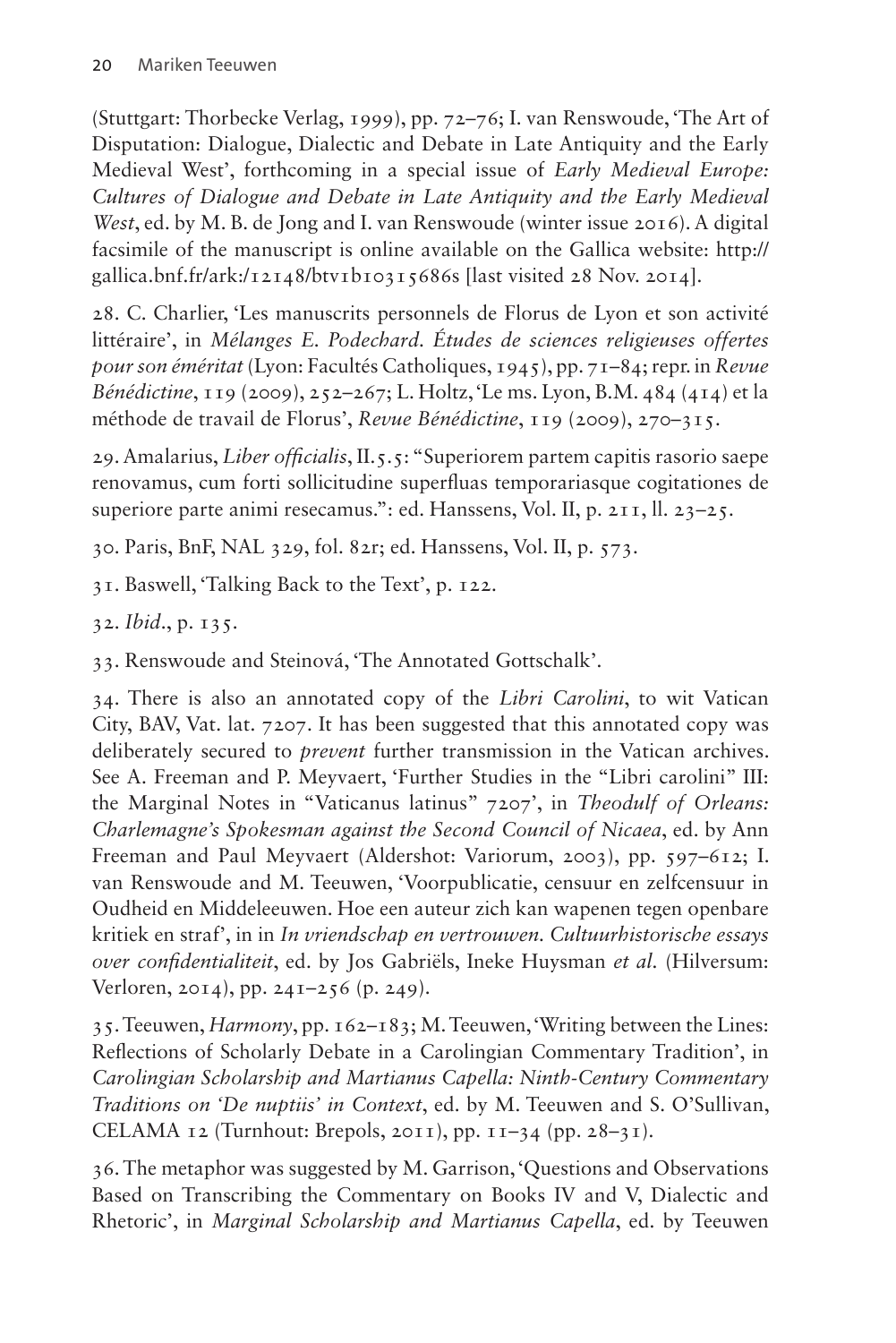and O'Sullivan, pp.  $153-174$  (p. 174): "These preliminary soundings of the glosses to Books IV and V have not found a large role for either systematically arranged handbooks … nor for alphabetical compendia…. Rather, wide reading, sometimes imperfectly recalled, and perhaps expounded in discussion, seems to underlie the glosses…. And thus, though the topics chosen, and even the manner of elucidation, may sometimes seem whimsical rather than systematic, far from deserving comparison to intellectual fly-paper or a magpie's stash, the glosses were a truly precious repository of hard-won learning, worth saving even when later proven incorrect."

<span id="page-20-0"></span>37. The page is available in the digital photograph collection of Leiden University Library: go to [https://socrates.leidenuniv.nl/,](https://socrates.leidenuniv.nl/) and search for BPL 88 [last consulted in Nov. 2014]. For a thorough analysis of  $I^1$  and  $I^2$ , see E. Jeauneau and P.E. Dutton, *The Autograph of Eriugena*, Corpus Christianorum Autographa Medii Aevi 3 (Turnhout: Brepols, 1996).

<span id="page-20-1"></span>38. Fulgentius Mythographus, *Mythologiarum libri tres*, 3.10, ed. R. Helm [Leipzig 1898], 77.

<span id="page-20-2"></span>39. See also S. Boynton, 'Sources and Significance of the Orpheus Myth', *Early Music History*, 18 (1999), 47–74.

<span id="page-20-3"></span>40. Copeland, 'Gloss and Commentary', p. 174.

<span id="page-20-4"></span>41. That is: including references to works which are not direct sources, but rather parallels in an indirect way, for example via a shared intermediary source.

<span id="page-20-5"></span>42. This method was chosen by M. Bernhard and C.M. Bower, for their edition of the *Glossa maior in institutionem musicam Boethii*, 4 vols, Bayerische Akademie der Wissenschaften, Veröffentlichungen der Musichistorischen Kommission Band 9–12 (München: Verlag der Bayerischen Akademie der Wissenschaften, 1993, 1994, 1996, 2011). To my mind, it works rather well here, but a more complex commentary tradition will be difficult to capture.

# **Bibliography**

- Baswell, C., 'Talking Back to the Text: Marginal Voices in Medieval Secular Literature', in *The Uses of Manuscripts in Literary Studies. Essays in Memory of Judson Boyce Allen*, ed. by Charlotte C. Morse, Penelope R. Doob and Marjorie C. Woods, Studies in Medieval Culture 31 (Michigan: Michigan University Press, 1992), pp. 121–160
- Bernhard, Mikael and Bower, C.M., eds, *Glossa maior in institutionem musicam Boethii*, 4 vols, Bayerische Akademie der Wissenschaften, Veröffentlichungen der Musichistorischen Kommission Band 9–12 (München: Verlag der Bayerischen Akademie der Wissenschaften, 1993, 1994, 1996, 2011)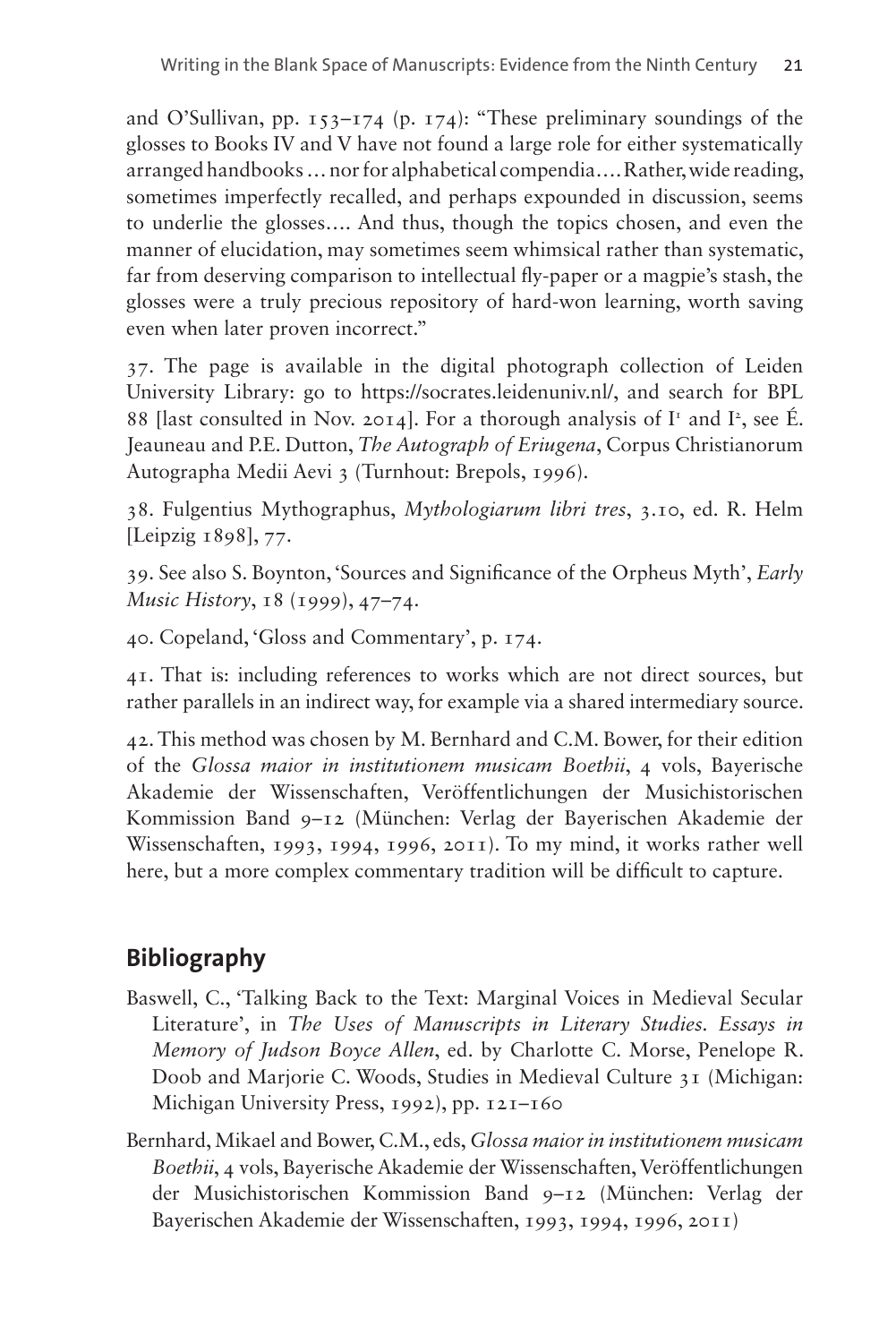- Blair, Ann, *Too Much to Know: Managing Scholarly Information before the Modern Age* (New Haven, London: Yale University Press, 2010)
- Boynton, Susan, 'Sources and Significance of the Orpheus Myth', *Early Music History*, 18 (1999), 47–74
- Charlier, Célestin, 'Les manuscrits personnels de Florus de Lyon et son activité littéraire', in *Mélanges E. Podechard. Études de sciences religieuses offertes pour son éméritat* (Lyon: Facultés Catholiques, 1945), pp. 71–84; repr. in *Revue Bénédictine*, 119 (2009), 252–267
- Cinato, Franc, 'Les gloses carolingiennes à l'*Ars Prisciani*: méthode d'analyse', in *Priscien. Transmission et refondation de la grammaire de l'Antiquité aux Modernes*, ed. by Marc Baratin, Bernard Colombat, and Louis Holtz, Studia Artistarum 21 (Turnhout: Brepols, 2009), pp. 429–444
- Contreni, John J., 'The Carolingian Renaissance: Education and Literary Culture', in *The New Cambridge Medieval History*, *II: c.700–c.900*, ed. by [Rosamond McKitterick](http://universitypublishingonline.org/cambridge/histories/author.jsf;jsessionid=9E968723A7B403A425196A58032DEFCF?name=Rosamond+McKitterick) (Cambridge: Cambridge University Press, 2015), pp. 709–757
- Copeland, Rita, 'Gloss and Commentary', in *The Oxford Handbook of Medieval Latin Literature*, ed. by Ralph Hexter and David Townsend (Oxford: Oxford University Press, 2012), pp. 171–191
- d'Avray, David, 'Contamination, Stemmatics and the Editing of Medieval Latin Texts', in *Ars Edendi Lecture Series*, ed. by A. Bucossi and E. Kihlman, Vol. II (Stockholm: Stockholm University Press, 2012), pp. 63–82
- Freeman, Ann and Meyvaert, Paul, 'Further Studies in the "Libri carolini" III: the Marginal Notes in "Vaticanus latinus" 7207', in *Theodulf of Orleans: Charlemagne's Spokesman against the Second Council of Nicaea*, ed. by Ann Freeman and Paul Meyvaert (Aldershot: Variorum, 2003), pp. 597–612
- Ganz, David, 'Book Production in the Carolingian Empire and the Spread of Caroline Minuscule', in *The New Cambridge Medieval History Vol. II: c. 700– c. 900*, *The New Cambridge Medieval History*, *II: c.700–c.900*, ed. by [Rosamond McKitterick](http://universitypublishingonline.org/cambridge/histories/author.jsf;jsessionid=9E968723A7B403A425196A58032DEFCF?name=Rosamond+McKitterick) (Cambridge: Cambridge University Press, 2015), pp. 786–808
- Ganz, David, *Corbie in the Carolingian Renaissance* (Sigmaringen: Thorbecke Verlag, 1990)
- Garrison, Mary, 'Questions and Observations Based on Transcribing the Commentary on Books IV and V, Dialectic and Rhetoric', in *Carolingian Scholarship and Martianus Capella: Ninth-Century Commentary Traditions on 'De nuptiis' in Context*, ed. by Mariken Teeuwen and Sinéad O'Sullivan, CELAMA 12 (Turnhout: Brepols, 2011), pp. 147–176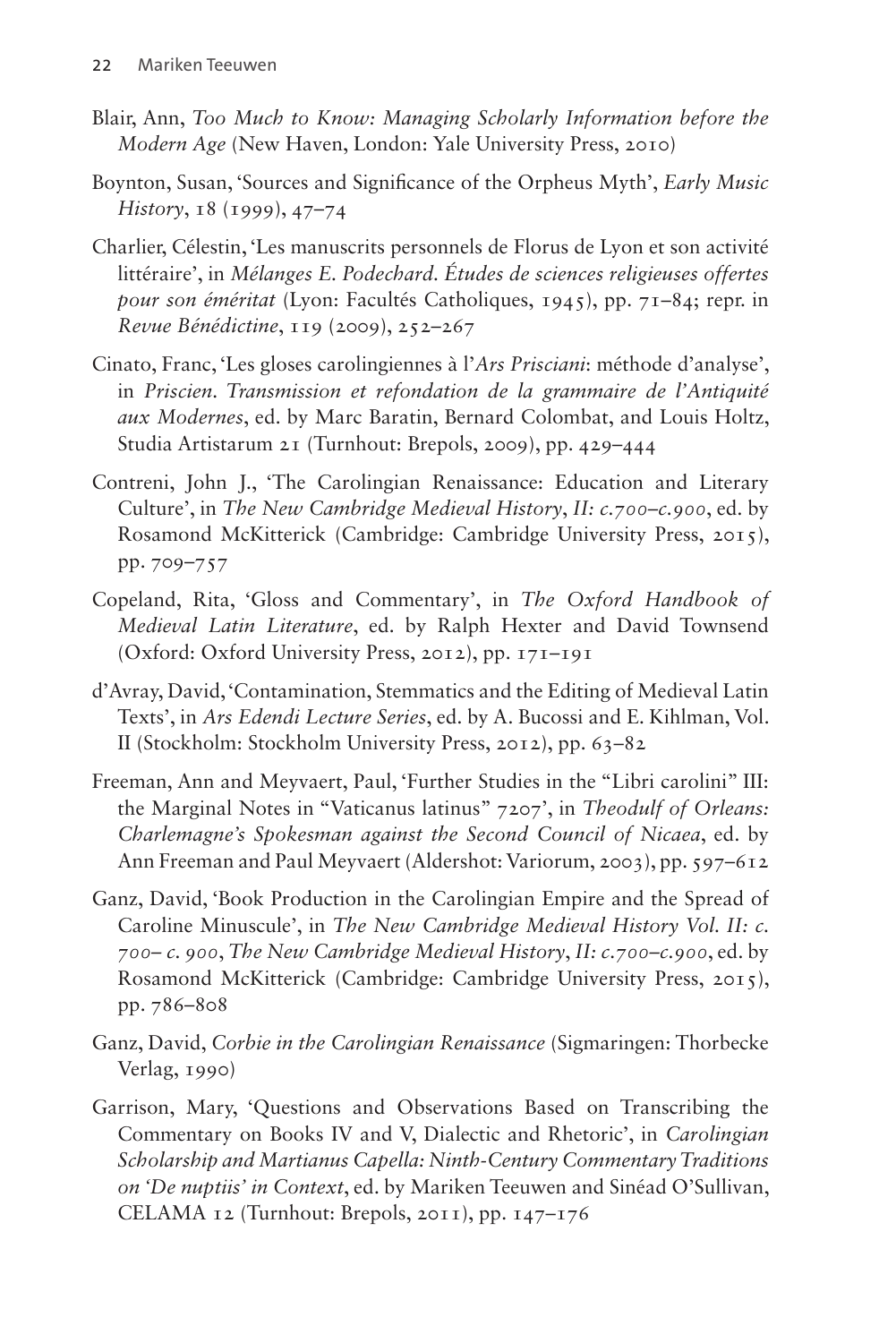- Grebe, Sabine, *Martianus Capella 'De nuptiis Philologiae et Mercurii'. Darstellungen der sieben Freien Künste und ihrer Beziehungen zueinander*, Beiträge zur Altertumskunde 119 (Stuttgart, Leipzig: Teubner, 1999)
- Hanssens, Jean-Michel, André Wilmart, Klaus Zechiel-Eckes, and Irene Van Renswoude, eds, *Amalarii episcopi opera liturgica omnia*, Vol. 2, *Liber officialis* (Città del Vaticano: Biblioteca Apostolica Vaticana, 1949)
- Helm, Rudolf, ed., Fulgentius Mythographus, *Mythologiarum libri tres*, 3.10 [Leipzig 1898]
- Holtz, Louis, 'Le ms. Lyon, B.M. 484 (414) et la méthode de travail de Florus', *Revue Bénédictine*, 119 (2009), 270–315
- Holtz, Louis, 'Le rôle des commentaires d'auteurs classiques dans l'émergence d'une mise en page associant texte et commentaire (Moyen Âge occidental)', in *Le commentaire entre tradition et innovation*, ed. by Tiziano Dorandi and Marie-Odile Goulet-Cazé (Paris: Vrin, 2000), pp. 101–117
- Jeauneau, Éduard, and Paul Edward Dutton, *The Autograph of Eriugena*, Corpus Christianorum Autographa Medii Aevi 3 (Turnhout: Brepols, 1996)
- Jeffreys, Elisabeth M., 'Tapestries of Quotation: the Challenges of Editing Byzantine Texts', in *Ars Edendi Lecture Series*, Vol. II, ed. by Alessandra Bucossi and Erika Kihlman (Stockholm: Stockholm University Press, 2012), pp. 35–61
- McKitterick, Rosamond, 'Glossaries and Other Innovations in Carolingian Book Production', in *Turning Over a New Leaf: Change and Development in the Medieval Book*, ed. by E. Kwakkel *et al.* (Leiden: Leiden University Press, 2012), pp. 21–76
- McNamee, Kathleen, *Annotations in Greek and Latin Texts from Egypt*, American Studies in Papyrology 45 (Oakville, Conn.: American Society of Papyrologists, 2007)
- O'Sullivan, Sinéad, ed., *Glossae Aevi Carolini in libros I-II Martiani Capellae de nuptiis Philologiae et Mercurii*, Corpus Christianorum Continuatio Mediaevalis 237 (Turnhout: Brepols, 2010)
- Ottaviano, Silvia, 'Scholia non Serviana nei manoscritti carolingi di Virgilio: prime notizie degli scavi', *Exemplaria Classica*, 17 (2013), 223–246
- Ottaviano, Silvia, 'Il Reg. Lat. 1669: un'edizione di Virgilio d'età carolingia', *Miscellanea Bibliothecae Apostolicae Vaticanae*, 16 (2009), 259–324
- Ramelli, Ilaria, *Marziano Capella, Le nozze di Filologia e Mercurio* (Milan: Bompiani, 2001)
- Renswoude, Irene van, and Evina Steinová, 'The Annotated Gottschalk: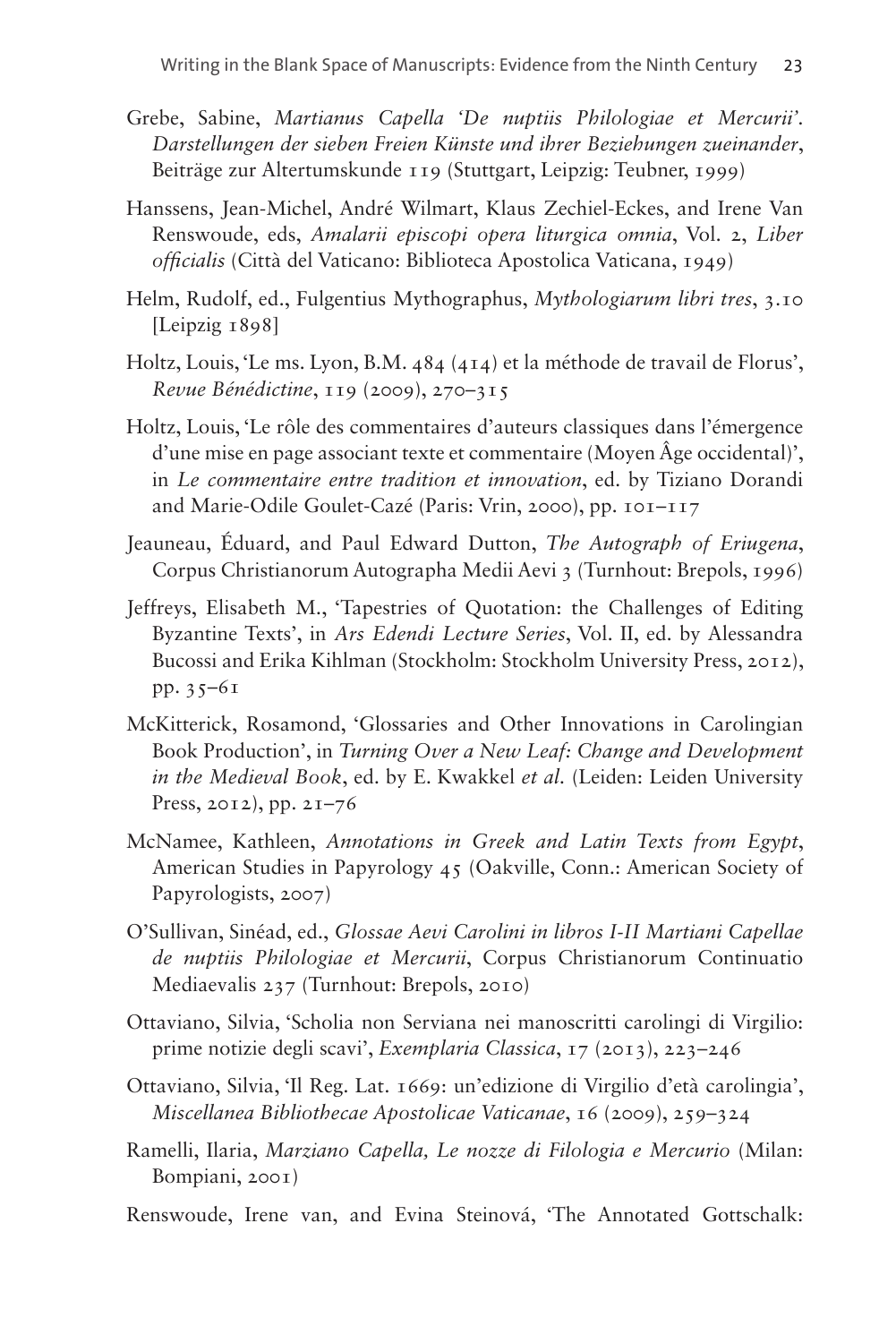Symbolic Annotation and Control of Heterodoxy in the Carolingian Age', *Collection des Études Augustiniennes* (forthcoming)

- Renswoude, Irene van, and Mariken Teeuwen, 'Voorpublicatie, censuur en zelfcensuur in Oudheid en Middeleeuwen. Hoe een auteur zich kan wapenen tegen openbare kritiek en straf', in *In vriendschap en vertrouwen. Cultuurhistorische essays over confidentialiteit*, ed. by Jos Gabriëls, Ineke Huysman *et al.* (Hilversum: Verloren, 2014), pp. 241–256
- Renswoude, Irene van, 'Dissent, Dialectic and Control of Christian Discourse in the Carolingian Period', paper for the International conference *Ethnicity and Christian Discourse in the Early Middle Ages*, Vienna 18–19 June 2012 (forthcoming)
- Stahl, William Harris, and Richard Johnson, *Martianus Capella and the Seven Liberal Arts*, Vol. 1–2 (New York: Columbia University Press, 1971, repr. 1977)
- Steinová, Evina, *Notam superponere studui: The Use of Technical Signs in the Early Middle Ages*, doctoral dissertation, University of Utrecht, 2016
- Steinová, Evina, '*Psalmos, notas, cantus*: the Meanings of *Nota* in the Carolingian Period', *Speculum*, 90:2 (2015), 424–457
- Teeuwen, Mariken, 'Writing between the Lines: Reflections of Scholarly Debate in a Carolingian Commentary Tradition', in *Carolingian Scholarship and Martianus Capella: Ninth-Century Commentary Traditions on 'De nuptiis' in Context*, ed. by Mariken Teeuwen and Sinéad O'Sullivan, CELAMA 12 (Turnhout: Brepols, 2011), 11–34
- Teeuwen, Mariken, *Harmony and the Music of the Spheres. The Ars Musica in Ninth-Century Commentaries on Martianus Capella*, Mittellateinische Studien und Texte 30 (Leiden, Boston, Köln: Brill, 2002)
- Tura, Adolfo, 'Essai sur les marginalia en tant que pratique et documents', in *Scientia in margine. Études sur les marginalia dans les manuscrits scientifiques du Moyen Âge à la Renaissance*, ed. by Danielle Jacquart and Charles Burnett (Genève: Droz, 2005), pp. 261–387
- Wieland, Gernot, *The Latin Glosses on Arator and Prudentius in Cambridge University Library Ms. Gg. 5. 35*, Studies and Texts 61 (Toronto: Pontifical Institute of Mediaeval Studies, 1983)
- Willis, James, ed., *Martianus Capella* (Leipzig: Teubner, 1983)
- Wilmart, André, 'Un lecteur ennemi d'Amalaire', *Revue Bénédictine*, 36 (1924), 317–329
- Zechiel-Eckes, Klaus, *Florus von Lyon als Kirchenpolitiker und Publizist. Studien zur Persönlichkeit eines karolingischen "Intellektuellen" am*